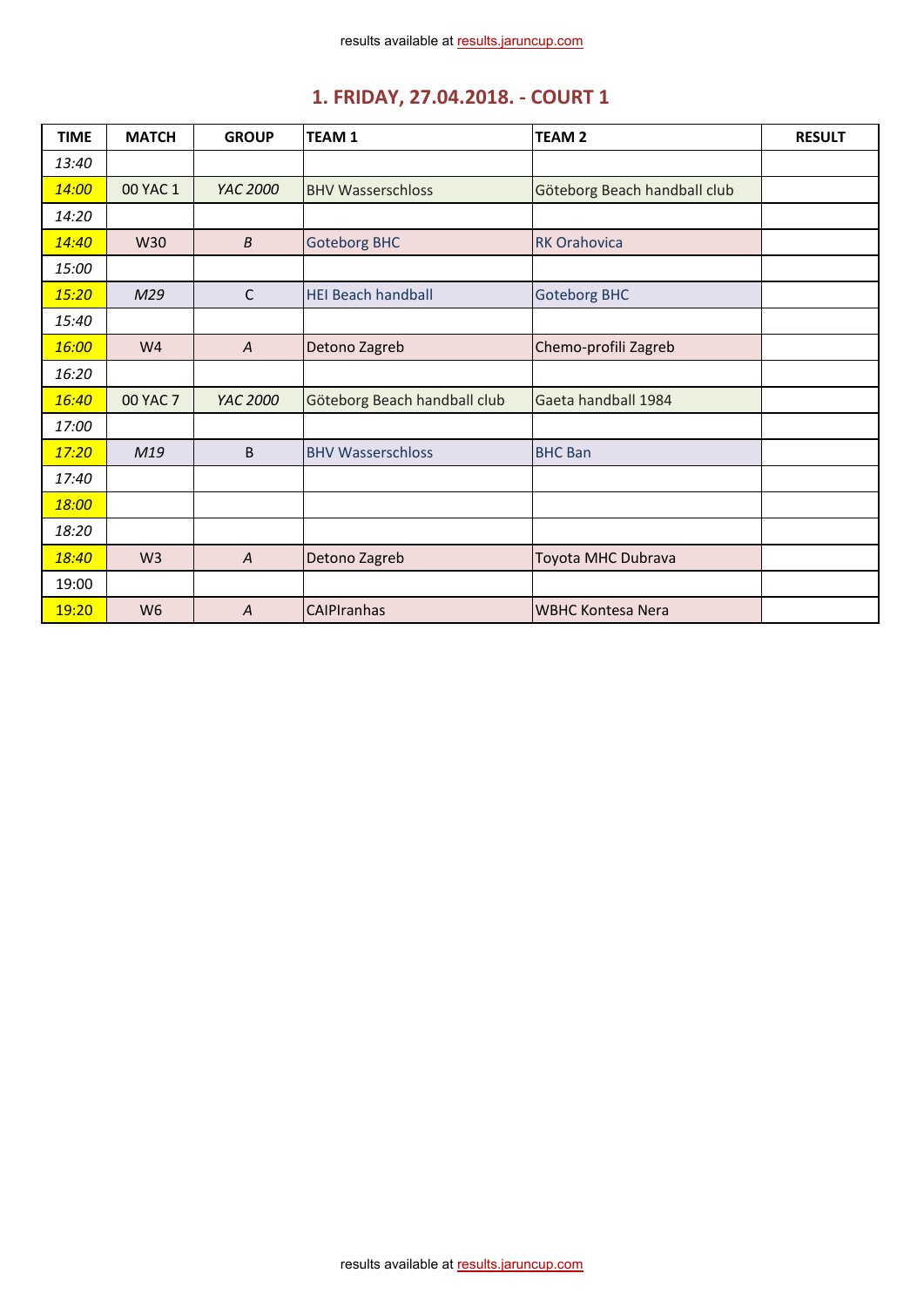| <b>TIME</b> | <b>MATCH</b> | <b>GROUP</b> | TEAM <sub>1</sub>                                              | TEAM <sub>2</sub>   | <b>RESULT</b> |
|-------------|--------------|--------------|----------------------------------------------------------------|---------------------|---------------|
| 13:40       |              |              |                                                                |                     |               |
| 14:00       |              |              |                                                                |                     |               |
| 14:20       |              |              |                                                                |                     |               |
| 14:40       |              |              |                                                                |                     |               |
| 15:00       |              |              |                                                                |                     |               |
| 15:20       |              |              |                                                                |                     |               |
| 15:40       |              |              |                                                                |                     |               |
| 16:00       |              |              |                                                                |                     |               |
| 16:20       |              |              |                                                                |                     |               |
| 16:40       |              |              |                                                                |                     |               |
| 17:00       |              |              | GIRLS: Friendly match Chemo-profili Zagreb versus RK Orahovica |                     |               |
| 17:20       |              |              |                                                                |                     |               |
| 17:40       |              |              |                                                                |                     |               |
| 18:00       |              |              |                                                                |                     |               |
| 18:20       |              |              |                                                                |                     |               |
| 18:40       | 00 YAC 2     | YAC 2000     | <b>BHV Wasserschloss</b>                                       | Gaeta handball 1984 |               |
| 19:00       |              |              |                                                                |                     |               |
| 19:20       |              |              |                                                                |                     |               |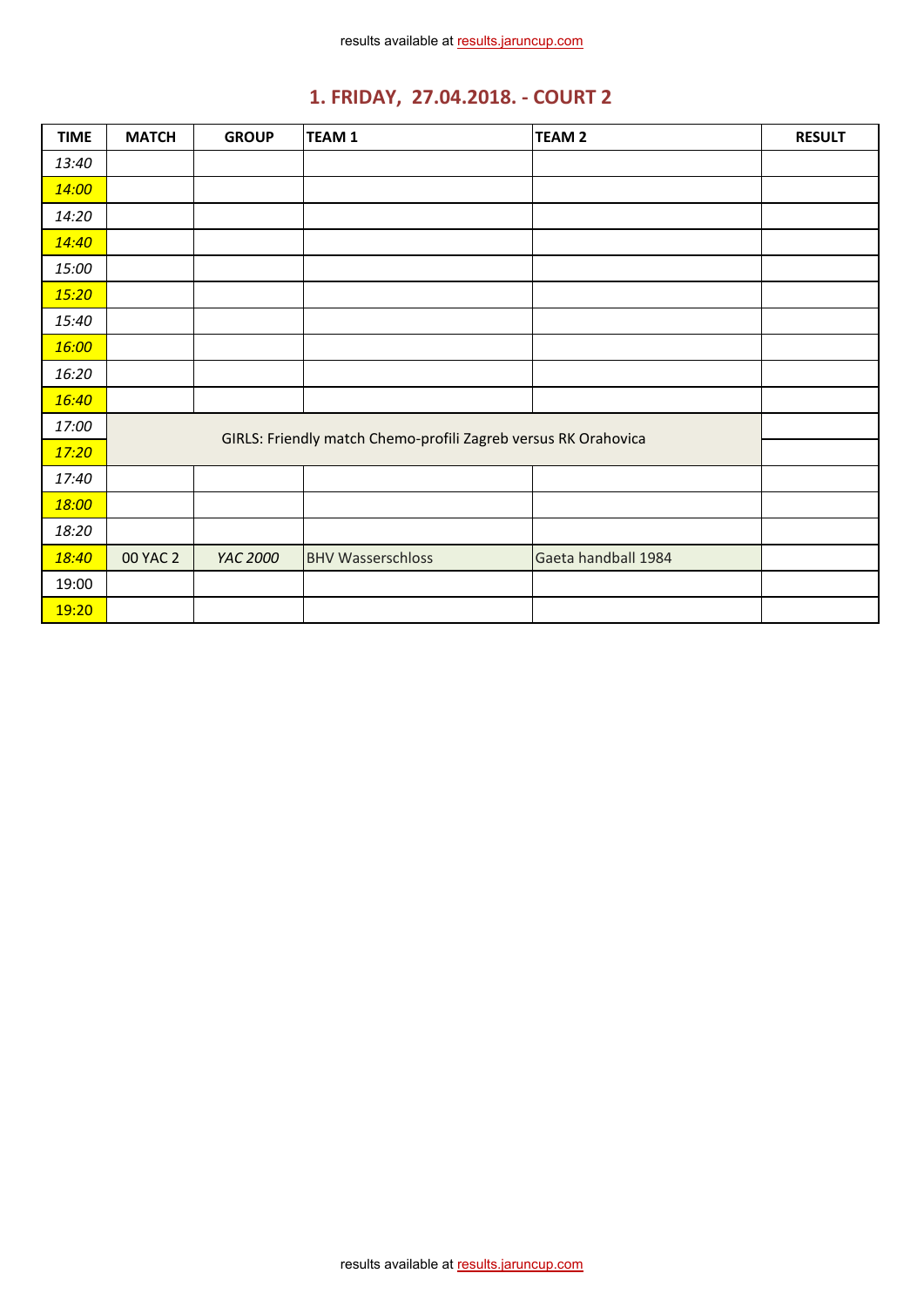| <b>TIME</b> | <b>MATCH</b> | <b>GROUP</b> | <b>TEAM1</b>                     | <b>TEAM 2</b> | <b>RESULT</b> |
|-------------|--------------|--------------|----------------------------------|---------------|---------------|
| 13:40       |              |              |                                  |               |               |
| 14:00       |              |              |                                  |               |               |
| 14:20       |              |              |                                  |               |               |
| 14:40       |              |              |                                  |               |               |
| 15:00       |              |              |                                  |               |               |
| 15:20       |              |              |                                  |               |               |
| 15:40       |              |              |                                  |               |               |
| 16:00       |              |              |                                  |               |               |
| 16:20       |              |              |                                  |               |               |
| 16:40       |              |              |                                  |               |               |
| 17:00       |              |              |                                  |               |               |
| 17:20       |              |              |                                  |               |               |
| 17:40       |              |              |                                  |               |               |
| 18:00       |              |              |                                  |               |               |
| 18:20       |              |              |                                  |               |               |
| 18:40       |              |              | Swedish national team - practice |               |               |
| 19:00       |              |              |                                  |               |               |
| 19:20       |              |              |                                  |               |               |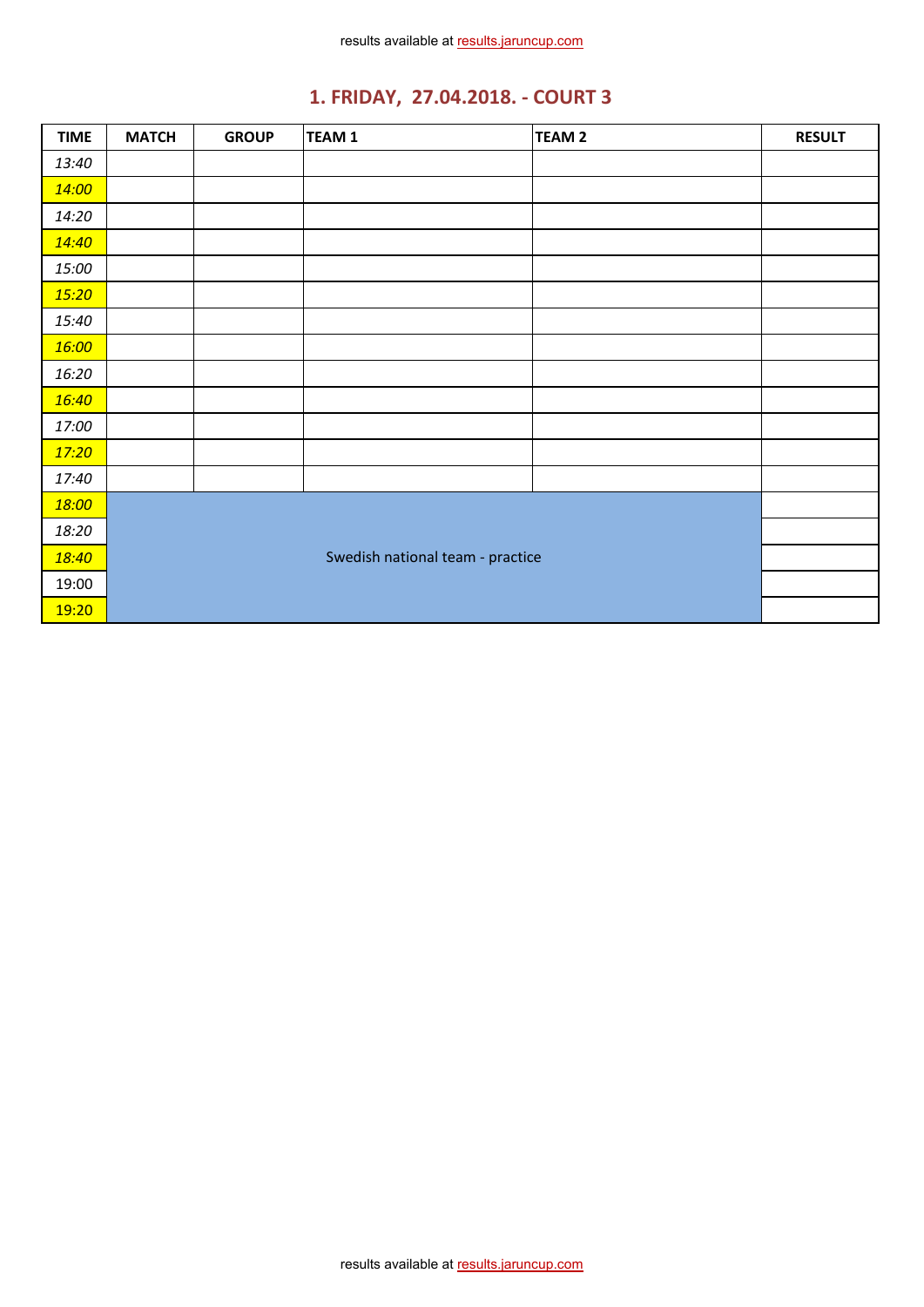| <b>TIME</b> | <b>MATCH</b> | <b>GROUP</b> | <b>TEAM 1</b> | <b>TEAM 2</b> | <b>RESULT</b> |
|-------------|--------------|--------------|---------------|---------------|---------------|
| 13:40       |              |              |               |               |               |
| 14:00       |              |              |               |               |               |
| 14:20       |              |              |               |               |               |
| 14:40       |              |              |               |               |               |
| 15:00       |              |              |               |               |               |
| 15:20       |              |              |               |               |               |
| 15:40       |              |              |               |               |               |
| 16:00       |              |              |               |               |               |
| 16:20       |              |              |               |               |               |
| 16:40       |              |              |               |               |               |
| 17:00       |              |              |               |               |               |
| 17:20       |              |              |               |               |               |
| 17:40       |              |              |               |               |               |
| 18:00       |              |              |               |               |               |
| 18:20       |              |              |               |               |               |
| 18:40       |              |              |               |               |               |
| 19:00       |              |              |               |               |               |
| 19:20       |              |              |               |               |               |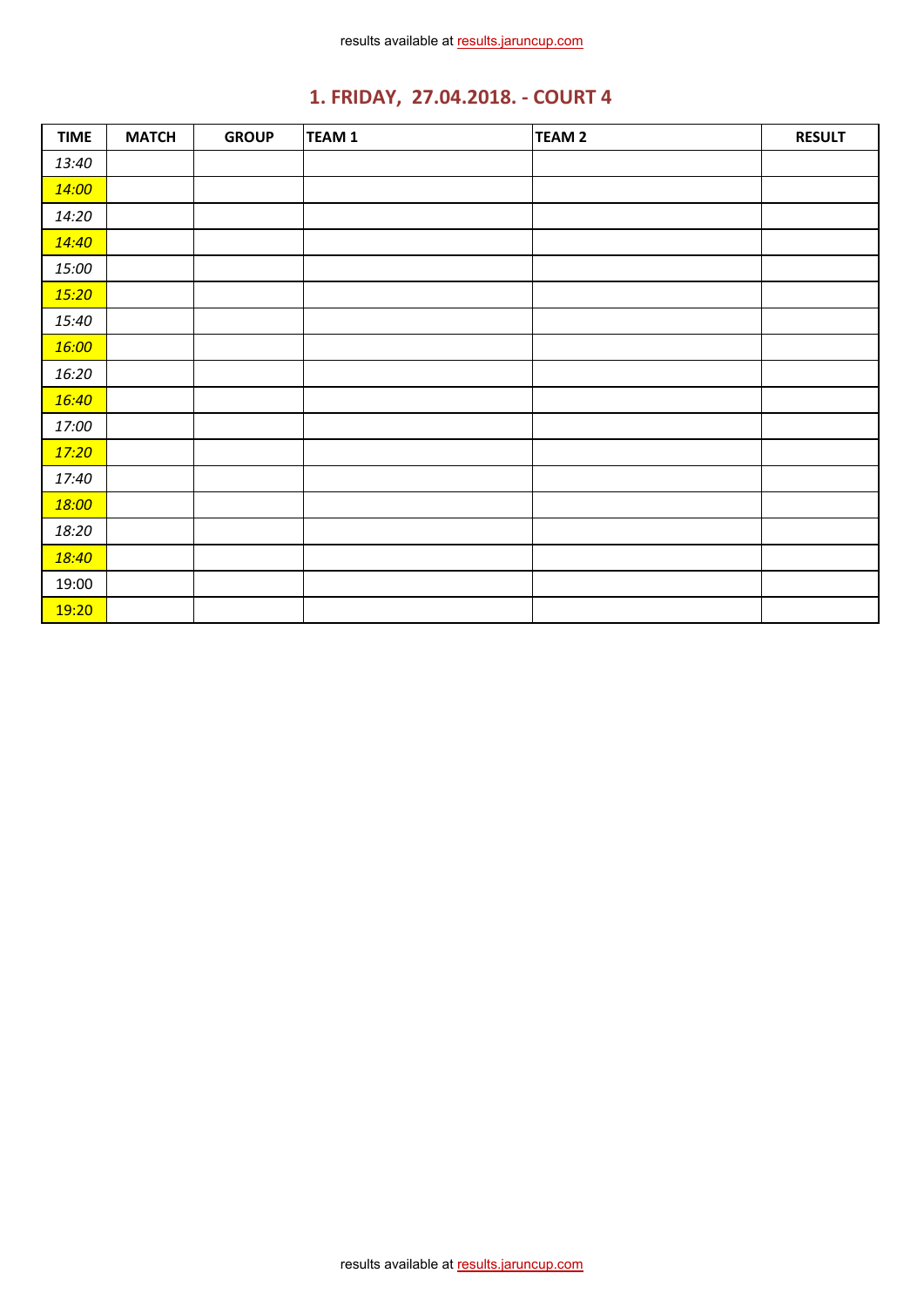## **2. SATURDAY, 28.04.2018. - COURT 1**

| <b>TIME</b> | <b>MATCH</b>   | <b>GROUP</b>              | <b>TEAM1</b>                 | <b>TEAM 2</b>         | <b>RESULT</b> |
|-------------|----------------|---------------------------|------------------------------|-----------------------|---------------|
| 7:20        |                |                           |                              |                       |               |
| 7:40        |                |                           |                              |                       |               |
| 8:00        | 00 YAC 6       | YAC 2000                  | <b>BHV Wasserschloss</b>     | Zagreb Sesvete        |               |
| 8:20        |                |                           |                              |                       |               |
| 8:40        | W24            | $\boldsymbol{B}$          | <b>BHT Pyrki Poznan</b>      | <b>RK Orahovica</b>   |               |
| 9:00        |                |                           |                              |                       |               |
| 9:20        | M18            | $\sf B$                   | <b>BHV Wasserschloss</b>     | <b>AKRP Zagreb</b>    |               |
| 9:40        |                |                           |                              |                       |               |
| 10:00       | M40            | D                         | <b>BHC Sesvete 2</b>         | Swedish national team |               |
| 10:20       |                |                           |                              |                       |               |
| 10:40       | W1             | $\boldsymbol{A}$          | Detono Zagreb                | <b>CAIPIranhas</b>    |               |
| 11:00       |                |                           |                              |                       |               |
| 11:20       | W19            | $\boldsymbol{B}$          | <b>Beachqueens</b>           | <b>Goteborg BHC</b>   |               |
| 11:40       |                |                           |                              |                       |               |
| 12:00       | M9             | $\boldsymbol{\mathsf{A}}$ | White boys                   | Ekaterinodar          |               |
| 12:20       |                |                           |                              |                       |               |
| 12:40       | 00 YAC 4       | YAC 2000                  | <b>BHV Wasserschloss</b>     | CB Drugi kat          |               |
| 13:00       |                |                           |                              |                       |               |
| 13:20       | 00 girls 2     | 2000 girls                | Göteborg Beach handball club | Detono Zagreb         |               |
| 13:40       |                |                           |                              |                       |               |
| 14:00       | M <sub>2</sub> | $\mathsf{A}$              | <b>TSHV Camelot</b>          | White boys            |               |
| 14:20       |                |                           |                              |                       |               |
| 14:40       | 00 YAC 9       | YAC 2000                  | Göteborg Beach handball club | CB Drugi kat          |               |
| 15:00       |                |                           |                              |                       |               |
| 15:20       | W20            | $\boldsymbol{B}$          | <b>Beachqueens</b>           | <b>RK Orahovica</b>   |               |
| 15:40       |                |                           |                              |                       |               |
| 16:00       | M24            | $\mathsf{C}$              | Chemo-profili Zagreb         | <b>Goteborg BHC</b>   |               |
| 16:20       |                |                           |                              |                       |               |
| 16:40       | M34            | D                         | Salgotarjani strandepitok KC | Swedish national team |               |
| 17:00       |                |                           |                              |                       |               |
| 17:20       | M <sub>4</sub> | $\boldsymbol{\mathsf{A}}$ | <b>TSHV Camelot</b>          | Ekaterinodar          |               |
| 17:40       |                |                           |                              |                       |               |
| 18:00       | 00 YAC 13      | YAC 2000                  | Gaeta handball 1984          | CB Drugi kat          |               |
| 18:20       |                |                           |                              |                       |               |
| 18:40       |                |                           |                              |                       |               |
| 19:00       |                |                           |                              |                       |               |
| 19:20       |                |                           |                              |                       |               |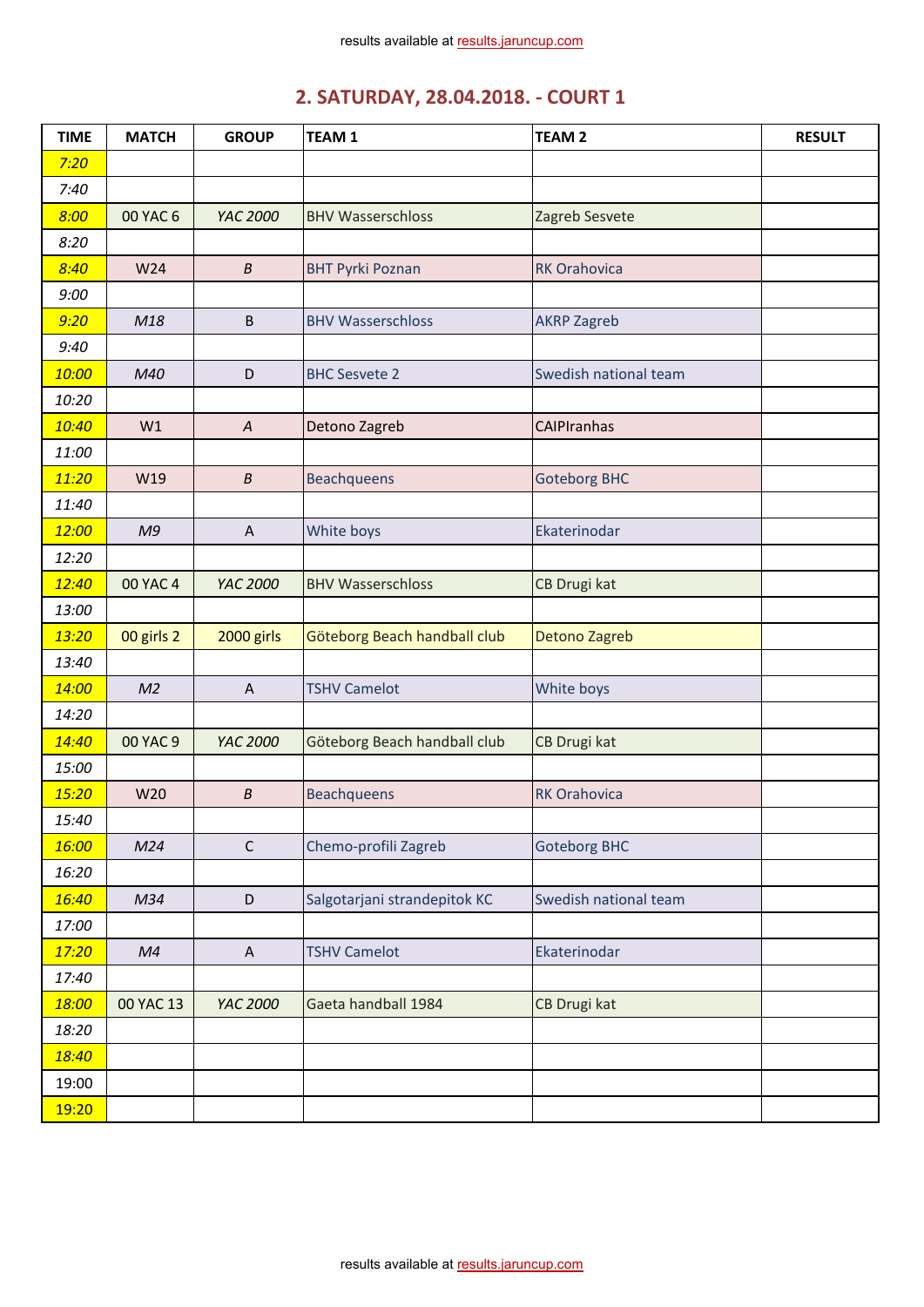## **2. SATURDAY, 28.04.2018.- COURT 2**

| <b>TIME</b> | <b>MATCH</b>    | <b>GROUP</b> | <b>TEAM1</b>                                                             | <b>TEAM 2</b>        | <b>RESULT</b> |
|-------------|-----------------|--------------|--------------------------------------------------------------------------|----------------------|---------------|
| 7:20        |                 |              |                                                                          |                      |               |
| 7:40        |                 |              |                                                                          |                      |               |
| 8:00        |                 |              |                                                                          |                      |               |
| 8:20        |                 |              |                                                                          |                      |               |
| 8:40        | M27             | $\mathsf{C}$ | <b>BHC Sesvete</b>                                                       | <b>Goteborg BHC</b>  |               |
| 9:00        |                 |              |                                                                          |                      |               |
| 9:20        | 00 YAC 15       | YAC 2000     | Gaeta handball 1984                                                      | Zagreb Sesvete       |               |
| 9:40        |                 |              |                                                                          |                      |               |
| 10:00       |                 |              | GIRLS - Friendly match: BHT Pyrky Poznan versus YAC 2000 CRO Selection   |                      |               |
| 10:20       |                 |              |                                                                          |                      |               |
| 10:40       | 00 YAC 20       | YAC 2000     | CB Drugi kat                                                             | Zagreb Sesvete       |               |
| 11:00       |                 |              |                                                                          |                      |               |
| 11:20       | M13             | $\sf B$      | Detono Zagreb                                                            | <b>AKRP Zagreb</b>   |               |
| 11:40       |                 |              |                                                                          |                      |               |
| 12:00       | 00 girls 8      | 2000 girls   | Detono Zagreb                                                            | <b>RK Orahovica</b>  |               |
| 12:20       |                 |              |                                                                          |                      |               |
| 12:40       | M <sub>33</sub> | D            | Salgotarjani strandepitok KC                                             | <b>BHC Sesvete 2</b> |               |
| 13:00       |                 |              |                                                                          |                      |               |
| 13:20       |                 |              |                                                                          |                      |               |
| 13:40       |                 |              |                                                                          |                      |               |
| 14:00       |                 |              | Swedish national team-practice                                           |                      |               |
| 14:20       |                 |              |                                                                          |                      |               |
| 14:40       |                 |              |                                                                          |                      |               |
| 15:00       |                 |              |                                                                          |                      |               |
| 15:20       |                 |              |                                                                          |                      |               |
| 15:40       |                 |              | GIRLS - Friendly match: CAIPIranhas versus YAC 2000 CRO Selection        |                      |               |
| 16:00       |                 |              |                                                                          |                      |               |
| 16:20       |                 |              |                                                                          |                      |               |
| 16:40       |                 |              |                                                                          |                      |               |
| 17:00       |                 |              |                                                                          |                      |               |
| 17:20       |                 |              | MEN - FRIENDLY MATCH: Chemo-profili Zagreb versus YAC 2000 CRO selection |                      |               |
| 17:40       |                 |              |                                                                          |                      |               |
| 18:00       |                 |              |                                                                          |                      |               |
| 18:20       |                 |              |                                                                          |                      |               |
| 18:40       |                 |              | Swedish national team-practice                                           |                      |               |
| 19:00       |                 |              |                                                                          |                      |               |
| 19:20       |                 |              |                                                                          |                      |               |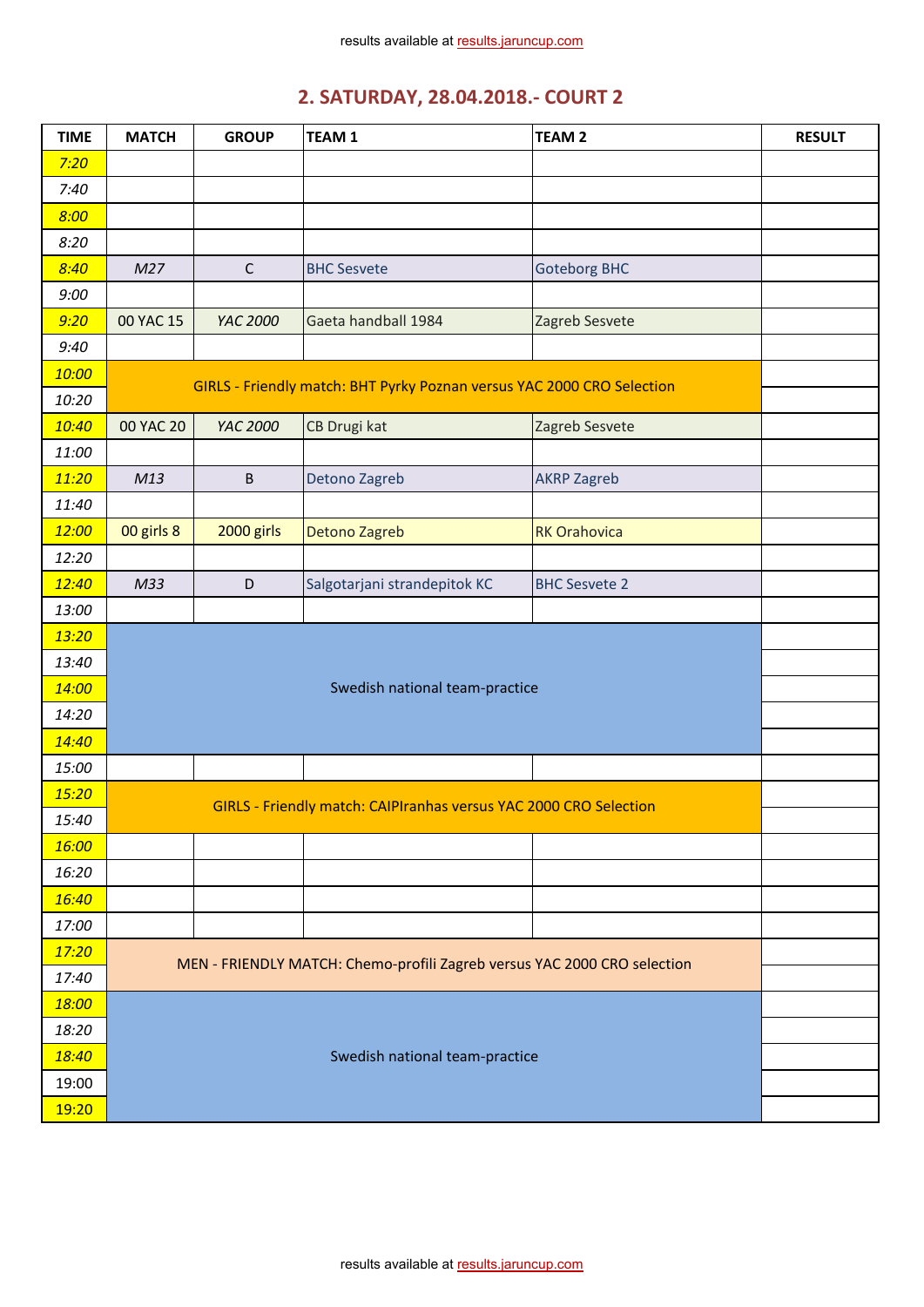# **2. SATURDAY, 28.04.2018. - COURT 3**

| <b>TIME</b> | <b>MATCH</b> | <b>GROUP</b> | TEAM <sub>1</sub>                                                      | TEAM <sub>2</sub> | <b>RESULT</b> |
|-------------|--------------|--------------|------------------------------------------------------------------------|-------------------|---------------|
| 7:20        |              |              |                                                                        |                   |               |
| 7:40        |              |              |                                                                        |                   |               |
| 8:00        |              |              |                                                                        |                   |               |
| 8:20        |              |              |                                                                        |                   |               |
| 8:40        |              |              |                                                                        |                   |               |
| 9:00        |              |              |                                                                        |                   |               |
| 9:20        |              |              |                                                                        |                   |               |
| 9:40        |              |              | GIRLS - Friendly match: Goteborg (girls) versus YAC 2000 CRO selection |                   |               |
| 10:00       |              |              |                                                                        |                   |               |
| 10:20       |              |              |                                                                        |                   |               |
| 10:40       |              |              |                                                                        |                   |               |
| 11:00       |              |              |                                                                        |                   |               |
| 11:20       |              |              |                                                                        |                   |               |
| 11:40       |              |              |                                                                        |                   |               |
| 12:00       |              |              |                                                                        |                   |               |
| 12:20       |              |              |                                                                        |                   |               |
| 12:40       |              |              |                                                                        |                   |               |
| 13:00       |              |              |                                                                        |                   |               |
| 13:20       |              |              |                                                                        |                   |               |
| 13:40       |              |              |                                                                        |                   |               |
| 14:00       |              |              |                                                                        |                   |               |
| 14:20       |              |              |                                                                        |                   |               |
| 14:40       |              |              |                                                                        |                   |               |
| 15:00       |              |              |                                                                        |                   |               |
| 15:20       |              |              |                                                                        |                   |               |
| 15:40       |              |              |                                                                        |                   |               |
| 16:00       |              |              |                                                                        |                   |               |
| 16:20       |              |              |                                                                        |                   |               |
| 16:40       |              |              |                                                                        |                   |               |
| 17:00       |              |              |                                                                        |                   |               |
| 17:20       | 00 YAC 10    | YAC 2000     | Göteborg Beach handball club                                           | Hiekka Hauskaa    |               |
| 17:40       |              |              |                                                                        |                   |               |
| 18:00       |              |              |                                                                        |                   |               |
| 18:20       |              |              |                                                                        |                   |               |
| 18:40       |              |              | MEN - FRIENDLY MATCH: TSHV Camelot versus YAC 2000 CRO selection       |                   |               |
| 19:00       |              |              |                                                                        |                   |               |
| 19:20       |              |              |                                                                        |                   |               |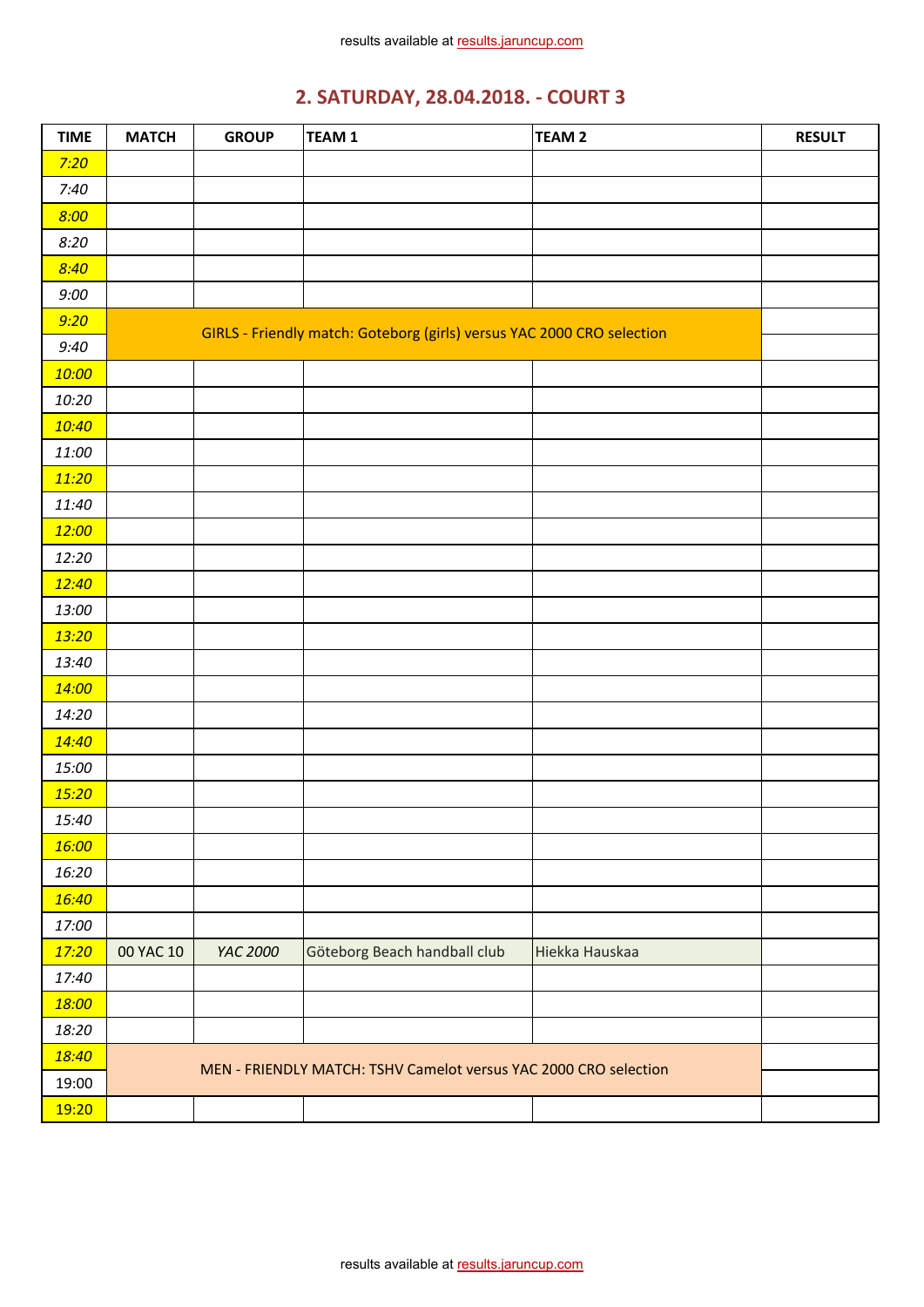# **2. SATURDAY, 28.04.2018. - COURT 4**

| <b>TIME</b> | <b>MATCH</b> | <b>GROUP</b> | TEAM 1 | TEAM 2 | <b>RESULT</b> |
|-------------|--------------|--------------|--------|--------|---------------|
| 7:20        |              |              |        |        |               |
| 7:40        |              |              |        |        |               |
| 8:00        |              |              |        |        |               |
| 8:20        |              |              |        |        |               |
| 8:40        |              |              |        |        |               |
| 9:00        |              |              |        |        |               |
| 9:20        |              |              |        |        |               |
| 9:40        |              |              |        |        |               |
| 10:00       |              |              |        |        |               |
| 10:20       |              |              |        |        |               |
| 10:40       |              |              |        |        |               |
| 11:00       |              |              |        |        |               |
| 11:20       |              |              |        |        |               |
| 11:40       |              |              |        |        |               |
| 12:00       |              |              |        |        |               |
| 12:20       |              |              |        |        |               |
| 12:40       |              |              |        |        |               |
| 13:00       |              |              |        |        |               |
| 13:20       |              |              |        |        |               |
| 13:40       |              |              |        |        |               |
| 14:00       |              |              |        |        |               |
| 14:20       |              |              |        |        |               |
| 14:40       |              |              |        |        |               |
| 15:00       |              |              |        |        |               |
| 15:20       |              |              |        |        |               |
| 15:40       |              |              |        |        |               |
| 16:00       |              |              |        |        |               |
| 16:20       |              |              |        |        |               |
| 16:40       |              |              |        |        |               |
| 17:00       |              |              |        |        |               |
| 17:20       |              |              |        |        |               |
| 17:40       |              |              |        |        |               |
| 18:00       |              |              |        |        |               |
| 18:20       |              |              |        |        |               |
| 18:40       |              |              |        |        |               |
| 19:00       |              |              |        |        |               |
| 19:20       |              |              |        |        |               |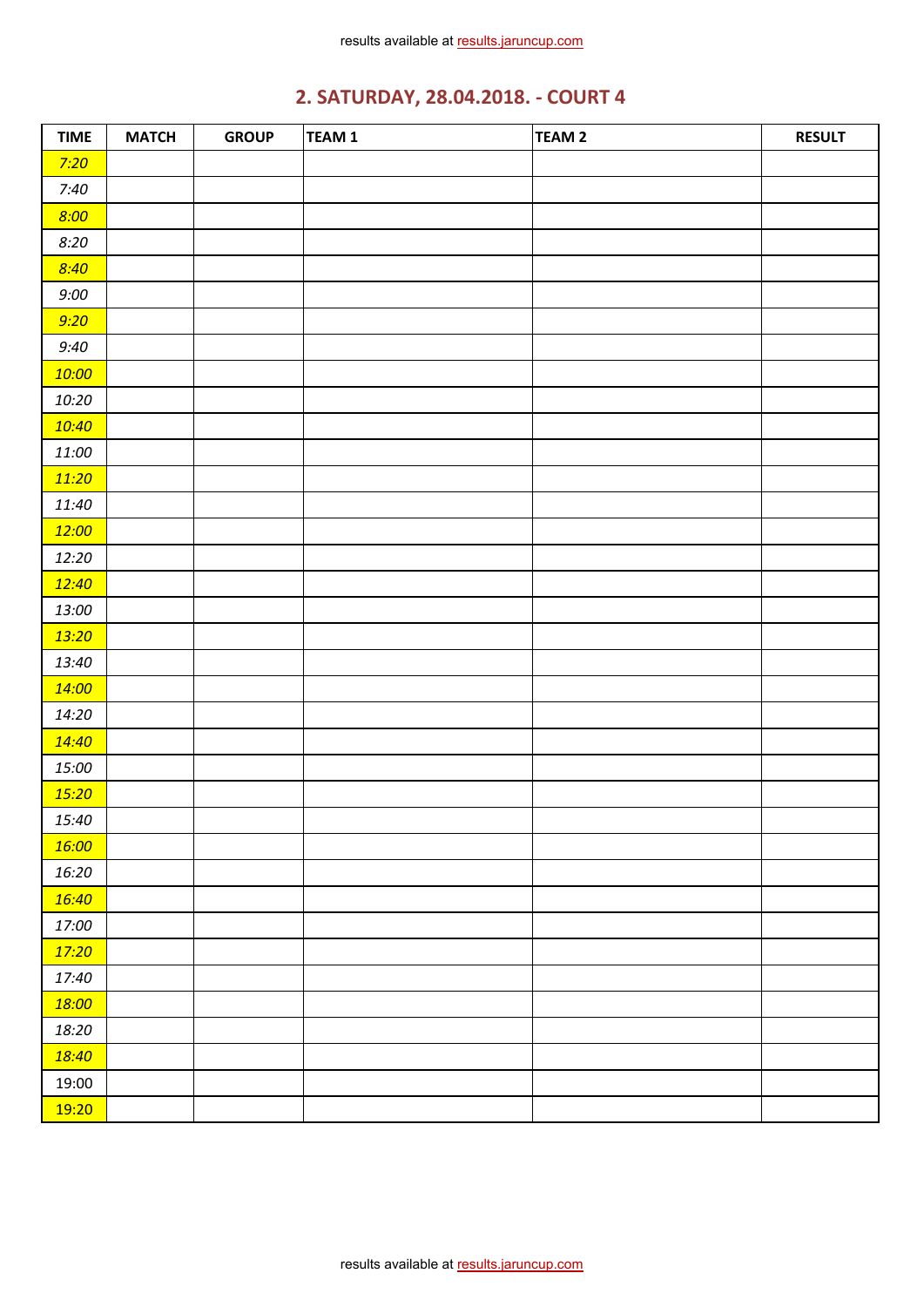| <b>TIME</b> | <b>MATCH</b>   | <b>GROUP</b>     | <b>TEAM1</b>              | <b>TEAM 2</b>             | <b>RESULT</b> |
|-------------|----------------|------------------|---------------------------|---------------------------|---------------|
| 7:00        |                |                  |                           |                           |               |
| 7:20        |                |                  |                           |                           |               |
| 7:40        |                |                  |                           |                           |               |
| 8:00        |                |                  |                           |                           |               |
| 8:20        |                |                  |                           |                           |               |
| 8:40        | W <sub>2</sub> | $\boldsymbol{A}$ | Detono Zagreb             | <b>WBHC Kontesa Nera</b>  |               |
| 9:00        |                |                  |                           |                           |               |
| 9:20        | M1             | $\overline{A}$   | <b>TSHV Camelot</b>       | Beach stars BHC           |               |
| 9:40        |                |                  |                           |                           |               |
| 10:00       | M36            | D                | <b>BHC Čakovec</b>        | <b>BHC Sesvete 2</b>      |               |
| 10:20       |                |                  |                           |                           |               |
| 10:40       | M28            | $\mathsf C$      | <b>HEI Beach handball</b> | Sokol                     |               |
| 11:00       |                |                  |                           |                           |               |
| 11:20       | W11            | $\boldsymbol{A}$ | <b>WBHC Kontesa Nera</b>  | Chemo-profili Zagreb      |               |
| 11:40       |                |                  |                           |                           |               |
| 12:00       | $\overline{3}$ |                  |                           |                           |               |
| 12:20       |                |                  |                           |                           |               |
| 12:40       | M37            | D                | <b>BHC Čakovec</b>        | Swedish national team     |               |
| 13:00       |                |                  |                           |                           |               |
| 13:20       | M30            | $\mathsf{C}$     | Sokol                     | <b>Goteborg BHC</b>       |               |
| 13:40       |                |                  |                           |                           |               |
| 14:00       | W8             | $\boldsymbol{A}$ | CAIPIranhas               | Chemo-profili Zagreb      |               |
| 14:20       |                |                  |                           |                           |               |
| 14:40       | M39            | $\mathsf D$      | <b>KRP Nevažni</b>        | Swedish national team     |               |
| 15:00       |                |                  |                           |                           |               |
| 15:20       | M10            | A                | <b>BHC Rovinj</b>         | Ekaterinodar              |               |
| 15:40       |                |                  |                           |                           |               |
| 16:00       | M25            | $\mathsf C$      | <b>BHC Sesvete</b>        | <b>HEI Beach handball</b> |               |
| 16:20       |                |                  |                           |                           |               |
| 16:40       | M11            | $\sf B$          | Detono Zagreb             | <b>BHC 2areg</b>          |               |
| 17:00       |                |                  |                           |                           |               |
| 17:20       | W25            | $\boldsymbol{B}$ | <b>BHC 2areg</b>          | <b>BHC Sesvete</b>        |               |
| 17:40       |                |                  |                           |                           |               |
| 18:00       | 00 girls 6     | 2000 girls       | Kontrešnje                | <b>RK Orahovica</b>       |               |
| 18:20       |                |                  |                           |                           |               |
| 18:40       | 02 YAC 19      | YAC 2002 F       | Hiekka Hauskaa            | Gaeta handball 1984       |               |
| 19:00       |                |                  |                           |                           |               |
| 19:20       | M22            | $\mathsf{C}$     | Chemo-profili Zagreb      | <b>HEI Beach handball</b> |               |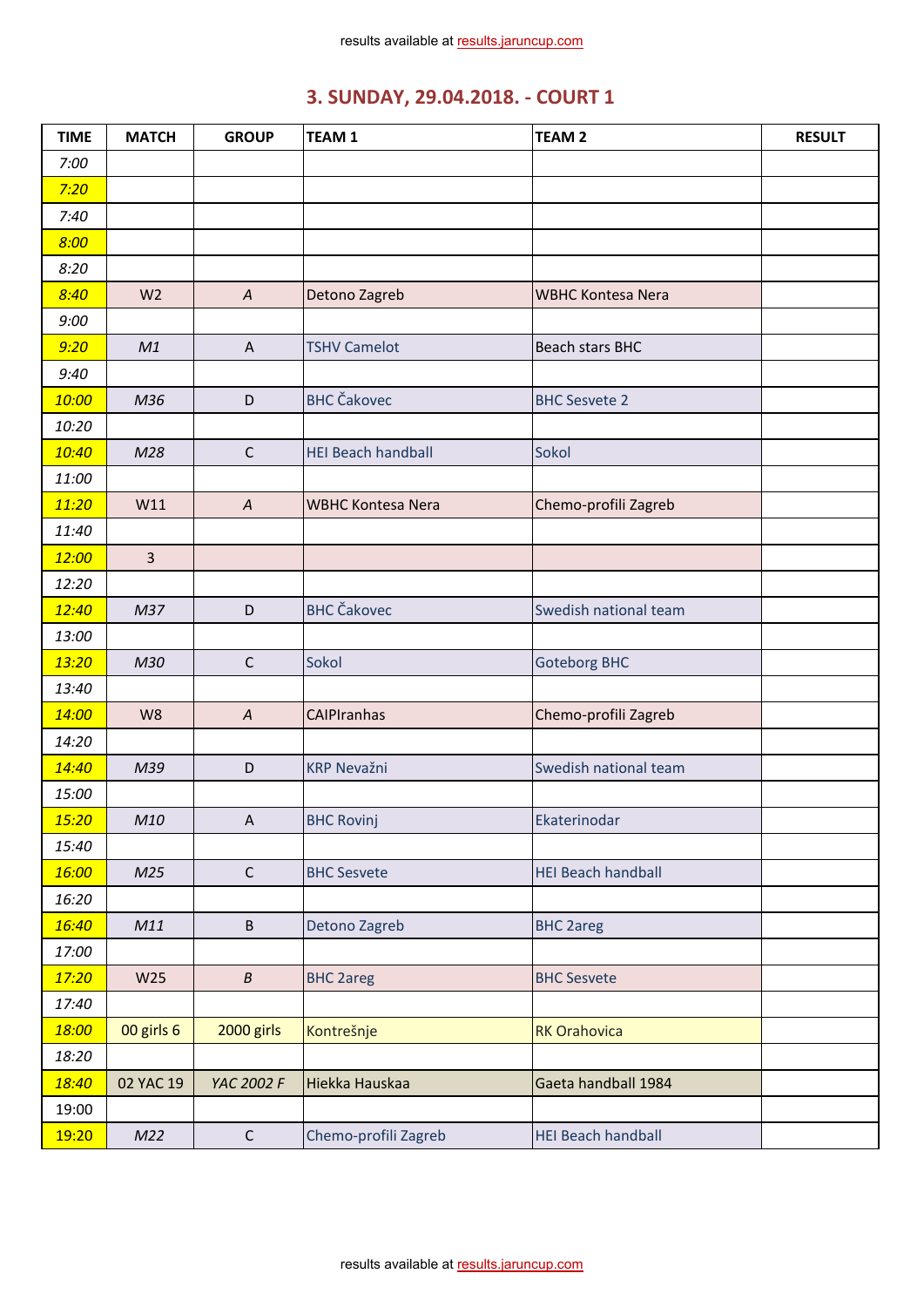| <b>TIME</b> | <b>MATCH</b> | <b>GROUP</b>     | <b>TEAM1</b>                 | <b>TEAM 2</b>        | <b>RESULT</b> |
|-------------|--------------|------------------|------------------------------|----------------------|---------------|
| 7:00        |              |                  |                              |                      |               |
| 7:20        |              |                  |                              |                      |               |
| 7:40        |              |                  |                              |                      |               |
| 8:00        |              |                  |                              |                      |               |
| 8:20        |              |                  |                              |                      |               |
| 8:40        | M38          | D                | <b>KRP Nevažni</b>           | <b>BHC Sesvete 2</b> |               |
| 9:00        |              |                  |                              |                      |               |
| 9:20        | W13          | $\overline{A}$   | Toyota MHC Dubrava           | Chemo-profili Zagreb |               |
| 9:40        |              |                  |                              |                      |               |
| 10:00       | W22          | $\boldsymbol{B}$ | <b>BHT Pyrki Poznan</b>      | <b>BHC Sesvete</b>   |               |
| 10:20       |              |                  |                              |                      |               |
| 10:40       | 00 girls 5   | 2000 girls       | Kontrešnje                   | <b>Detono Zagreb</b> |               |
| 11:00       |              |                  |                              |                      |               |
| 11:20       | W18          | $\boldsymbol{B}$ | Beachqueens                  | <b>BHC Sesvete</b>   |               |
| 11:40       |              |                  |                              |                      |               |
| 12:00       | M8           | A                | White boys                   | <b>BHC Rovinj</b>    |               |
| 12:20       |              |                  |                              |                      |               |
| 12:40       | W29          | $\boldsymbol{B}$ | <b>BHC Sesvete</b>           | <b>RK Orahovica</b>  |               |
| 13:00       |              |                  |                              |                      |               |
| 13:20       | W12          | $\boldsymbol{A}$ | <b>WBHC Kontesa Nera</b>     | <b>BHC Rovinj</b>    |               |
| 13:40       |              |                  |                              |                      |               |
| 14:00       | M17          | $\sf B$          | <b>BHC 2areg</b>             | <b>BHC Ban</b>       |               |
| 14:20       |              |                  |                              |                      |               |
| 14:40       | M23          | $\mathsf C$      | Chemo-profili Zagreb         | Sokol                |               |
| 15:00       |              |                  |                              |                      |               |
| 15:20       | W28          | B                | <b>BHC Sesvete</b>           | <b>Goteborg BHC</b>  |               |
| 15:40       |              |                  |                              |                      |               |
| 16:00       | W15          | $\boldsymbol{A}$ | Chemo-profili Zagreb         | <b>BHC Rovinj</b>    |               |
| 16:20       |              |                  |                              |                      |               |
| 16:40       | W10          | $\boldsymbol{A}$ | <b>WBHC Kontesa Nera</b>     | Toyota MHC Dubrava   |               |
| 17:00       |              |                  |                              |                      |               |
| 17:20       | M21          | $\mathsf{C}$     | Chemo-profili Zagreb         | <b>BHC Sesvete</b>   |               |
| 17:40       |              |                  |                              |                      |               |
| 18:00       | M14          | $\sf B$          | Detono Zagreb                | <b>BHC Ban</b>       |               |
| 18:20       |              |                  |                              |                      |               |
| 18:40       | M32          | D                | Salgotarjani strandepitok KC | <b>KRP Nevažni</b>   |               |
| 19:00       |              |                  |                              |                      |               |
| 19:20       | M26          | $\mathsf{C}$     | <b>BHC Sesvete</b>           | Sokol                |               |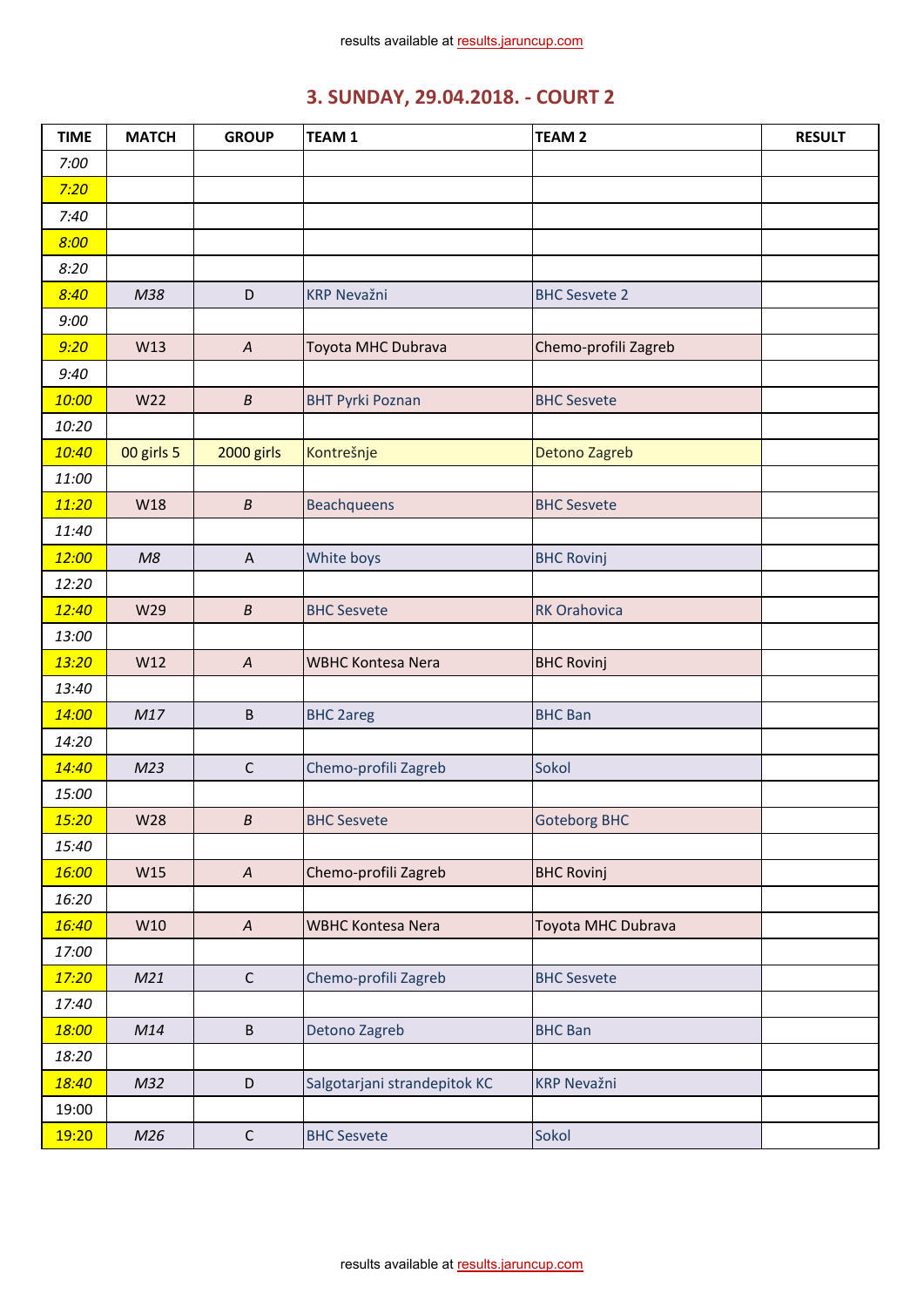| <b>TIME</b> | <b>MATCH</b>   | <b>GROUP</b> | TEAM <sub>1</sub>                                                 | <b>TEAM 2</b>        | <b>RESULT</b> |
|-------------|----------------|--------------|-------------------------------------------------------------------|----------------------|---------------|
| 7:00        |                |              |                                                                   |                      |               |
| 7:20        |                |              |                                                                   |                      |               |
| 7:40        |                |              |                                                                   |                      |               |
| 8:00        |                |              |                                                                   |                      |               |
| 8:20        |                |              |                                                                   |                      |               |
| 8:40        |                |              |                                                                   |                      |               |
| 9:00        |                |              |                                                                   |                      |               |
| 9:20        | 00 YAC 11      | YAC 2000     | Göteborg Beach handball club                                      | Zagreb Sesvete       |               |
| 9:40        |                |              |                                                                   |                      |               |
| 10:00       | 02 YAC 5       | YAC 2002     | Hiekka Hauskaa                                                    | Libra Tehničar       |               |
| 10:20       |                |              |                                                                   |                      |               |
| 10:40       | 02 YAC10       | YAC 2002     | <b>BHC Sesvete 1</b>                                              | <b>BHC Sesvete 2</b> |               |
| 11:00       |                |              |                                                                   |                      |               |
| 11:20       | 02 YAC 9       | YAC 2002     | Gaeta handball 1984                                               | Libra Tehničar       |               |
| 11:40       |                |              |                                                                   |                      |               |
| 12:00       |                |              |                                                                   |                      |               |
| 12:20       |                |              |                                                                   |                      |               |
| 12:40       | 02 YAC 14      | YAC 2002     | <b>BHC Sesvete 2</b>                                              | Libra Tehničar       |               |
| 13:00       |                |              |                                                                   |                      |               |
| 13:20       | 00 YAC 17      | YAC 2000     | Čakovec Zagreb                                                    | Hiekka Hauskaa       |               |
| 13:40       |                |              |                                                                   |                      |               |
| 14:00       | 00 YAC 3       | YAC 2000     | <b>BHV Wasserschloss</b>                                          | Čakovec Zagreb       |               |
| 14:20       |                |              |                                                                   |                      |               |
| 14:40       | 00 YAC 21      | YAC 2000     | Hiekka Hauskaa                                                    | Zagreb Sesvete       |               |
| 15:00       |                |              |                                                                   |                      |               |
| 15:20       | 02 YAC 6       | YAC 2002     | Gaeta handball 1984                                               | <b>BHC Sesvete 1</b> |               |
| 15:40       |                |              |                                                                   |                      |               |
| 16:00       | W21            | B            | <b>BHT Pyrki Poznan</b>                                           | <b>BHC 2areg</b>     |               |
| 16:20       |                |              |                                                                   |                      |               |
| 16:40       | 00 girls 3     | 2000 girls   | Göteborg Beach handball club                                      | <b>RK Orahovica</b>  |               |
| 17:00       |                |              |                                                                   |                      |               |
| 17:20       | M35            | $\mathsf D$  | <b>BHC</b> Čakovec                                                | <b>KRP Nevažni</b>   |               |
| 17:40       |                |              |                                                                   |                      |               |
| 18:00       | 00 YAC 16      | YAC 2000     | Čakovec Zagreb                                                    | CB Drugi kat         |               |
| 18:20       |                |              |                                                                   |                      |               |
| 18:40       |                |              | GIRLS - Friendly match: BHC Sesvete versus YAC 2000 CRO Selection |                      |               |
| 19:00       |                |              |                                                                   |                      |               |
| 19:20       | M <sub>5</sub> | $\mathsf{A}$ | <b>Beach stars BHC</b>                                            | White boys           |               |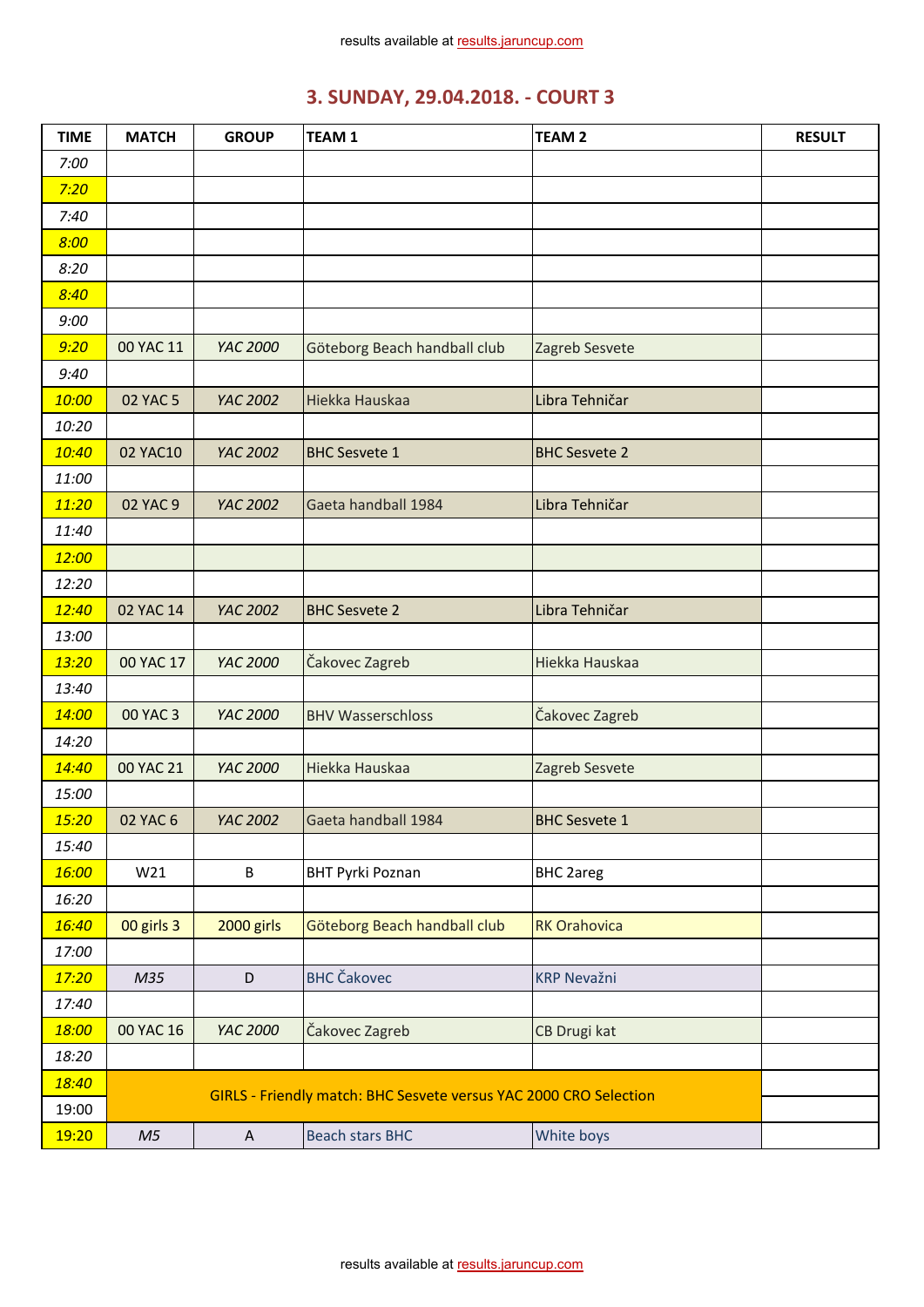| <b>TIME</b> | <b>MATCH</b>    | <b>GROUP</b> | <b>TEAM1</b>                          | <b>TEAM 2</b>        | <b>RESULT</b> |
|-------------|-----------------|--------------|---------------------------------------|----------------------|---------------|
| 7:00        |                 |              |                                       |                      |               |
| 7:20        |                 |              |                                       |                      |               |
| 7:40        |                 |              |                                       |                      |               |
| 8:00        | 02 YAC 1        | YAC 2002     | Hiekka Hauskaa                        | Gaeta handball 1984  |               |
| 8:20        |                 |              |                                       |                      |               |
| 8:40        | <b>02 YAC 2</b> | YAC 2002     | Hiekka Hauskaa                        | <b>BHC Sesvete 1</b> |               |
| 9:00        |                 |              |                                       |                      |               |
| 9:20        | 02 YAC 15       | YAC 2002     | Zaprešić                              | Libra Tehničar       |               |
| 9:40        |                 |              |                                       |                      |               |
| 10:00       |                 |              |                                       |                      |               |
| 10:20       |                 |              |                                       |                      |               |
| 10:40       | <b>02 YAC 4</b> | YAC 2002     | Hiekka Hauskaa                        | Zaprešić             |               |
| 11:00       |                 |              |                                       |                      |               |
| 11:20       | 02 YAC 13       | YAC 2002     | <b>BHC Sesvete 2</b>                  | Zaprešić             |               |
| 11:40       |                 |              |                                       |                      |               |
| 12:00       | <b>02 YAC 8</b> | YAC 2002     | Gaeta handball 1984                   | Zaprešić             |               |
| 12:20       |                 |              |                                       |                      |               |
| 12:40       | 00 girls 1      | 2000 girls   | Göteborg Beach handball club          | Kontrešnje           |               |
| 13:00       |                 |              |                                       |                      |               |
| 13:20       | <b>02 YAC 7</b> | YAC 2002     | Gaeta handball 1984                   | <b>BHC Sesvete 2</b> |               |
| 13:40       |                 |              |                                       |                      |               |
| 14:00       | 02 YAC 12       | YAC 2002     | <b>BHC Sesvete 1</b>                  | Libra Tehničar       |               |
| 14:20       |                 |              |                                       |                      |               |
| 14:40       | 02 YAC11        | YAC 2002     | <b>BHC Sesvete 1</b>                  | Zaprešić             |               |
| 15:00       |                 |              |                                       |                      |               |
| 15:20       | <b>02 YAC 3</b> | YAC 2002     | Hiekka Hauskaa                        | <b>BHC Sesvete 2</b> |               |
| 15:40       |                 |              |                                       |                      |               |
| 16:00       | 02 YAC 16       | YAC 2002 SF  | Hiekka Hauskaa                        | <b>BHC Sesvete 1</b> |               |
| 16:20       |                 |              |                                       |                      |               |
| 16:40       | 02 YAC 17       | YAC 2002 SF  | Zaprešić                              | Gaeta handball 1984  |               |
| 17:00       |                 |              |                                       |                      |               |
| 17:20       | 02 YAC 18       | YAC 2002 3RD | <b>BHC Sesvete 1</b>                  | Zaprešić             |               |
| 17:40       |                 |              |                                       |                      |               |
| 18:00       |                 |              |                                       |                      |               |
| 18:20       |                 |              |                                       |                      |               |
| 18:40       |                 |              | Swedish national selection - practice |                      |               |
| 19:00       |                 |              |                                       |                      |               |
| 19:20       |                 |              |                                       |                      |               |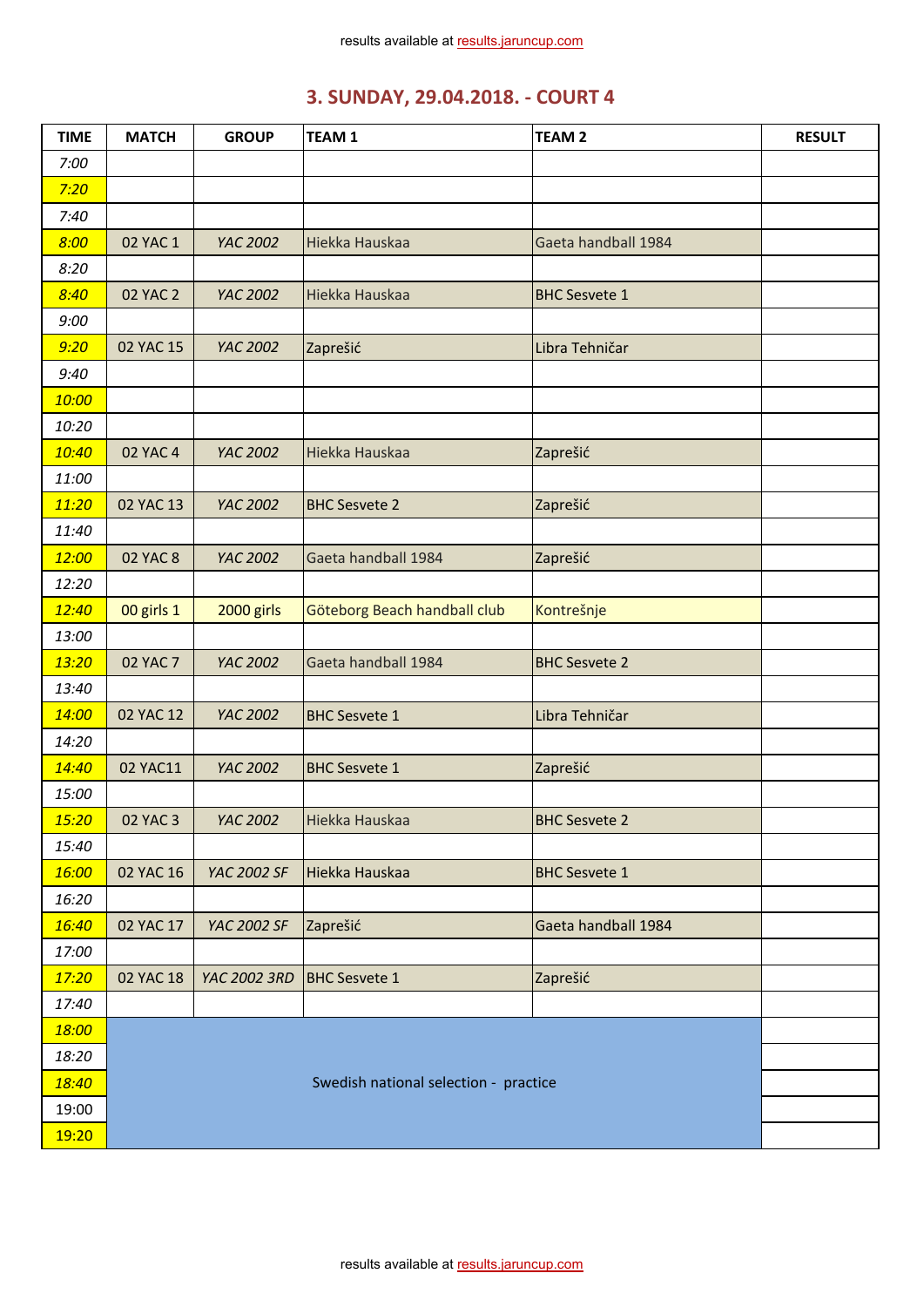| <b>TIME</b> | <b>MATCH</b>   | <b>GROUP</b>     | <b>TEAM1</b>                 | TEAM <sub>2</sub>         | <b>RESULT</b> |
|-------------|----------------|------------------|------------------------------|---------------------------|---------------|
| 7:00        |                |                  |                              |                           |               |
| 7:20        |                |                  |                              |                           |               |
| 7:40        |                |                  |                              |                           |               |
| 8:00        |                |                  |                              |                           |               |
| 8:20        |                |                  |                              |                           |               |
| 8:40        | W26            | $\boldsymbol{B}$ | <b>BHC 2areg</b>             | <b>Goteborg BHC</b>       |               |
| 9:00        |                |                  |                              |                           |               |
| 9:20        | M12            | B                | Detono Zagreb                | <b>BHV Wasserschloss</b>  |               |
| 9:40        |                |                  |                              |                           |               |
| 10:00       | W9             | $\boldsymbol{A}$ | <b>CAIPIranhas</b>           | <b>BHC Rovinj</b>         |               |
| 10:20       |                |                  |                              |                           |               |
| 10:40       | M <sub>7</sub> | $\overline{A}$   | <b>Beach stars BHC</b>       | Ekaterinodar              |               |
| 11:00       |                |                  |                              |                           |               |
| 11:20       | M15            | B                | <b>BHC 2areg</b>             | <b>BHV Wasserschloss</b>  |               |
| 11:40       |                |                  |                              |                           |               |
| 12:00       | M <sub>3</sub> | A                | <b>TSHV Camelot</b>          | <b>BHC Rovinj</b>         |               |
| 12:20       |                |                  |                              |                           |               |
| 12:40       | W16            | $\boldsymbol{B}$ | <b>Beachqueens</b>           | <b>BHT Pyrki Poznan</b>   |               |
| 13:00       |                |                  |                              |                           |               |
| 13:20       | M6             | $\mathsf{A}$     | Beach stars BHC              | <b>BHC Rovinj</b>         |               |
| 13:40       |                |                  |                              |                           |               |
| 14:00       | M16            | B                | <b>BHC 2areg</b>             | <b>AKRP Zagreb</b>        |               |
| 14:20       |                |                  |                              |                           |               |
| 14:40       | W17            | $\boldsymbol{B}$ | Beachqueens                  | <b>BHC 2areg</b>          |               |
| 15:00       |                |                  |                              |                           |               |
| 15:20       | W14            | $\boldsymbol{A}$ | Toyota MHC Dubrava           | <b>BHC Rovinj</b>         |               |
| 15:40       |                |                  |                              |                           |               |
| 16:00       | 00 girls 11    | 2000 girls SF    | Göteborg Beach handball club | <b>RK Orahovica</b>       |               |
| 16:20       |                |                  |                              |                           |               |
| 16:40       | 00 girls 12    | 2000 girls SF    | Kontrešnje                   | Detono Zagreb             |               |
| 17:00       |                |                  |                              |                           |               |
| 17:20       | M44            | QF               | Ekaterinodar                 | <b>KRP Nevažni</b>        |               |
| 17:40       |                |                  |                              |                           |               |
| 18:00       | M45            | QF               | <b>BHC Sesvete</b>           | <b>B2</b>                 |               |
| 18:20       |                |                  |                              |                           |               |
| 18:40       | M46            | QF               | <b>B1</b>                    | <b>HEI Beach handball</b> |               |
| 19:00       |                |                  |                              |                           |               |
| 19:20       | M47            | $QF$             | Swedish national team        | Beach stars BHC           |               |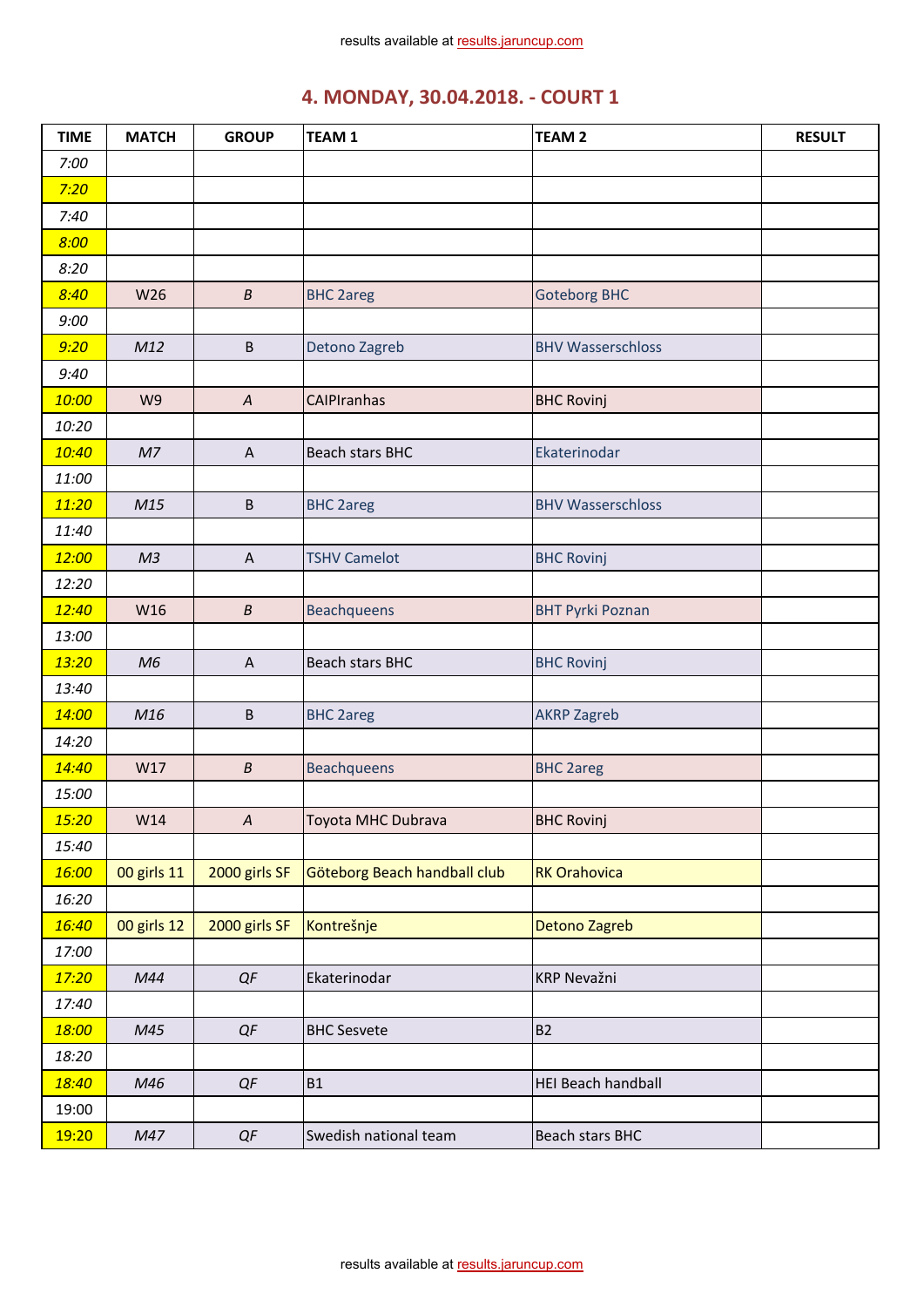| <b>TIME</b> | <b>MATCH</b>    | <b>GROUP</b>     | TEAM <sub>1</sub>            | <b>TEAM 2</b>        | <b>RESULT</b> |
|-------------|-----------------|------------------|------------------------------|----------------------|---------------|
| 7:00        |                 |                  |                              |                      |               |
| 7:20        |                 |                  |                              |                      |               |
| 7:40        |                 |                  |                              |                      |               |
| 8:00        |                 |                  |                              |                      |               |
| 8:20        |                 |                  |                              |                      |               |
| 8:40        |                 |                  |                              |                      |               |
| 9:00        |                 |                  |                              |                      |               |
| 9:20        | 00 girls 7      | 2000 girls       | Kontrešnje                   | <b>Tigrice</b>       |               |
| 9:40        |                 |                  |                              |                      |               |
| 10:00       | <b>00 YAC 8</b> | YAC 2000         | Göteborg Beach handball club | Čakovec Zagreb       |               |
| 10:20       |                 |                  |                              |                      |               |
| 10:40       | 00 YAC 14       | YAC 2000         | Gaeta handball 1984          | Hiekka Hauskaa       |               |
| 11:00       |                 |                  |                              |                      |               |
| 11:20       | W23             | $\boldsymbol{B}$ | <b>BHT Pyrki Poznan</b>      | <b>Goteborg BHC</b>  |               |
| 11:40       |                 |                  |                              |                      |               |
| 12:00       | W27             | $\boldsymbol{B}$ | <b>BHC 2areg</b>             | <b>RK Orahovica</b>  |               |
| 12:20       |                 |                  |                              |                      |               |
| 12:40       | 00 YAC 19       | YAC 2000         | CB Drugi kat                 | Hiekka Hauskaa       |               |
| 13:00       |                 |                  |                              |                      |               |
| 13:20       | W7              | $\boldsymbol{A}$ | CAIPIranhas                  | Toyota MHC Dubrava   |               |
| 13:40       |                 |                  |                              |                      |               |
| 14:00       | 00 YAC 5        | YAC 2000         | <b>BHV Wasserschloss</b>     | Hiekka Hauskaa       |               |
| 14:20       |                 |                  |                              |                      |               |
| 14:40       | 00 YAC 12       | YAC 2000         | Gaeta handball 1984          | Čakovec Zagreb       |               |
| 15:00       |                 |                  |                              |                      |               |
| 15:20       |                 |                  |                              |                      |               |
| 15:40       |                 |                  |                              |                      |               |
| 16:00       | 00 YAC 18       | YAC 2000         | Čakovec Zagreb               | Zagreb Sesvete       |               |
| 16:20       |                 |                  |                              |                      |               |
| 16:40       | W <sub>5</sub>  | $\boldsymbol{A}$ | Detono Zagreb                | <b>BHC Rovinj</b>    |               |
| 17:00       |                 |                  |                              |                      |               |
| 17:20       | M42             | $9 - 10$         | B <sub>3</sub>               | Chemo-profili Zagreb |               |
| 17:40       |                 |                  |                              |                      |               |
| 18:00       | M41             | $9 - 10$         | <b>TSHV Camelot</b>          | <b>BHC Sesvete 2</b> |               |
| 18:20       |                 |                  |                              |                      |               |
| 18:40       | 00 YAC 22       | YAC 2000 QF      | <b>BHV Wasserschloss</b>     | Gaeta handball 1984  |               |
| 19:00       |                 |                  |                              |                      |               |
| 19:20       | 00 YAC 23       | YAC 2000 QF      | Zagreb Sesvete               | Hiekka Hauskaa       |               |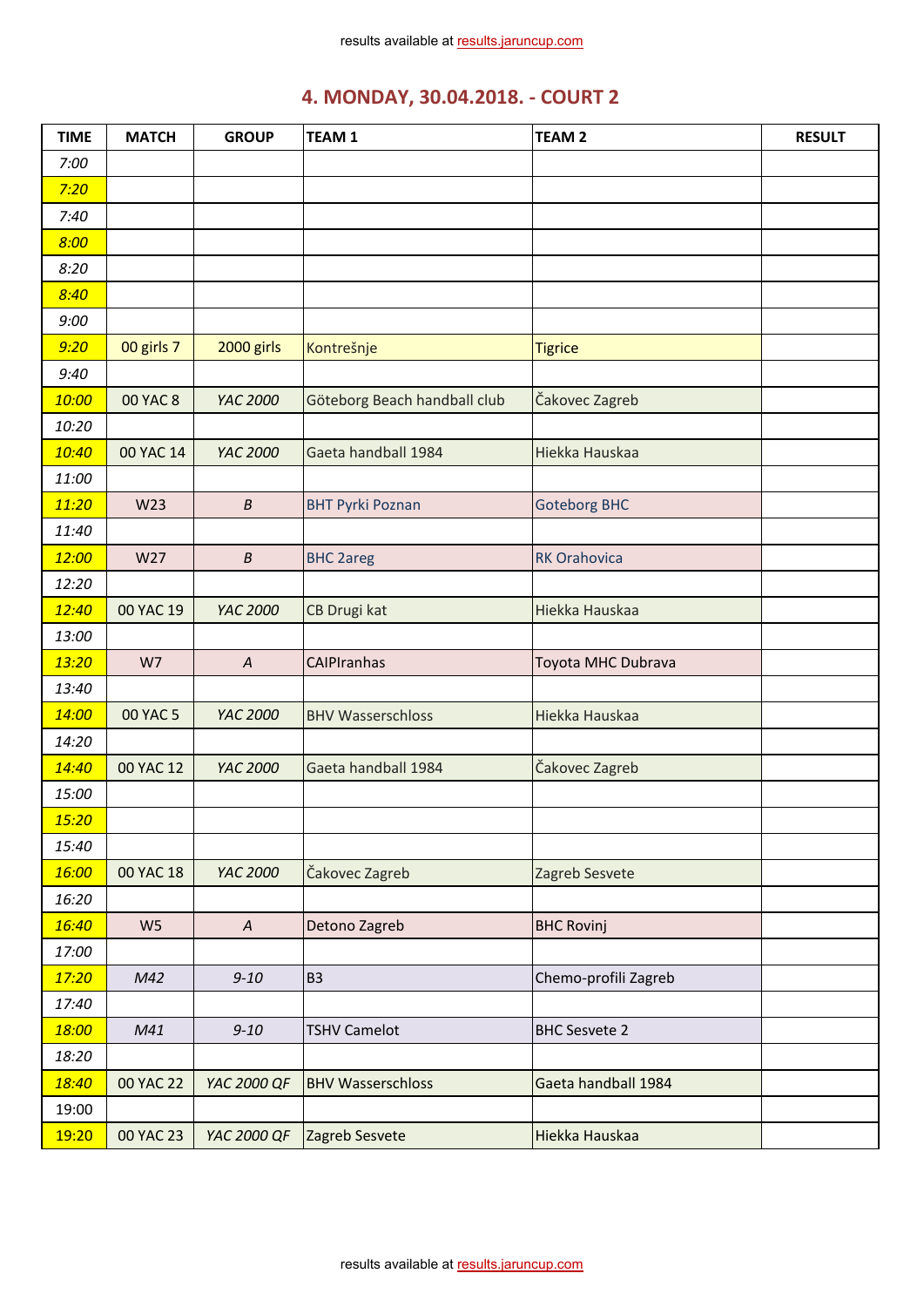| <b>TIME</b> | <b>MATCH</b> | <b>GROUP</b>   | <b>TEAM1</b>                                                    | <b>TEAM 2</b>      | <b>RESULT</b> |
|-------------|--------------|----------------|-----------------------------------------------------------------|--------------------|---------------|
| 7:00        |              |                |                                                                 |                    |               |
| 7:20        |              |                |                                                                 |                    |               |
| 7:40        |              |                |                                                                 |                    |               |
| 8:00        |              |                |                                                                 |                    |               |
| 8:20        |              |                |                                                                 |                    |               |
| 8:40        |              |                |                                                                 |                    |               |
| 9:00        |              |                |                                                                 |                    |               |
| 9:20        |              |                |                                                                 |                    |               |
| 9:40        |              |                |                                                                 |                    |               |
| 10:00       |              |                |                                                                 |                    |               |
| 10:20       |              |                |                                                                 |                    |               |
| 10:40       |              |                |                                                                 |                    |               |
| 11:00       |              |                | Swedish national selection - practice                           |                    |               |
| 11:20       |              |                |                                                                 |                    |               |
| 11:40       |              |                |                                                                 |                    |               |
| 12:00       |              |                |                                                                 |                    |               |
| 12:20       |              |                |                                                                 |                    |               |
| 12:40       | 00 girls 10  | 2000 girls     | <b>RK Orahovica</b>                                             | <b>Tigrice</b>     |               |
| 13:00       |              |                |                                                                 |                    |               |
| 13:20       | 00 girls 4   | 2000 girls     | Göteborg Beach handball club                                    | <b>Tigrice</b>     |               |
| 13:40       |              |                |                                                                 |                    |               |
| 14:00       |              |                |                                                                 |                    |               |
| 14:20       |              |                |                                                                 |                    |               |
| 14:40       | 00 girls 9   | 2000 girls     | Detono Zagreb                                                   | <b>Tigrice</b>     |               |
| 15:00       |              |                |                                                                 |                    |               |
| 15:20       |              |                |                                                                 |                    |               |
| 15:40       |              |                |                                                                 |                    |               |
| 16:00       | M31          | $\mathsf D$    | Salgotarjani strandepitok KC                                    | <b>BHC</b> Čakovec |               |
| 16:20       |              |                |                                                                 |                    |               |
| 16:40       | M20          | $\sf B$        | <b>AKRP Zagreb</b>                                              | <b>BHC Ban</b>     |               |
| 17:00       |              |                |                                                                 |                    |               |
| 17:20       |              |                | GIRLS - Friendly match: BHC 2areg versus YAC 2000 CRO selection |                    |               |
| 17:40       |              |                |                                                                 |                    |               |
| 18:00       | 00 girls 13  | 2000 girls 3rd | Loser 00 girls 11                                               | Loser 00 girls 12  |               |
| 18:20       |              |                |                                                                 |                    |               |
| 18:40       |              |                |                                                                 |                    |               |
| 19:00       |              |                |                                                                 |                    |               |
| 19:20       | M43          | 9TH            | WINNER (M41)                                                    | WINNER (M42)       |               |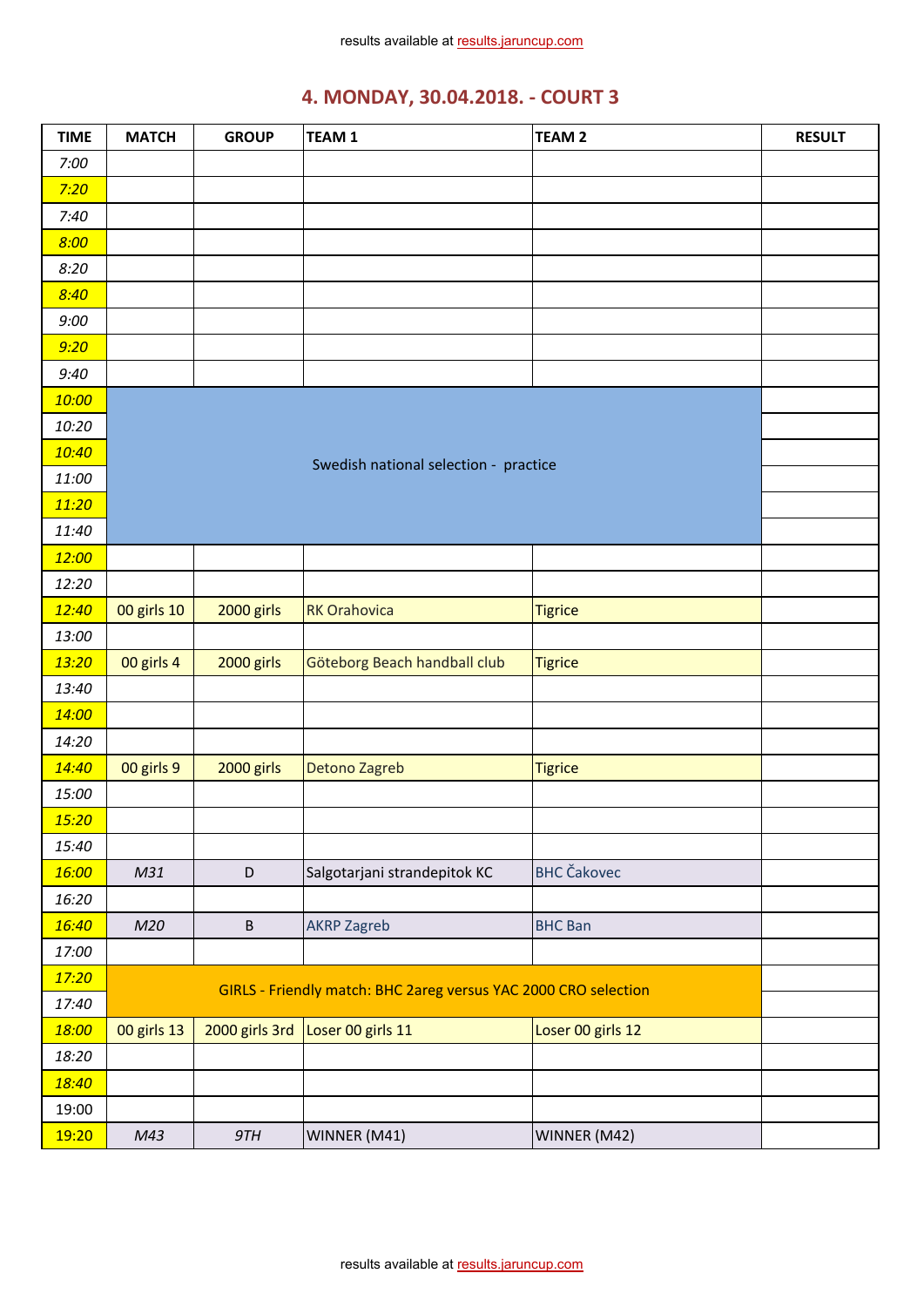| <b>TIME</b> | <b>MATCH</b> | <b>GROUP</b> | <b>TEAM1</b>         | <b>TEAM 2</b>        | <b>RESULT</b> |
|-------------|--------------|--------------|----------------------|----------------------|---------------|
| 7:00        |              |              |                      |                      |               |
| 7:20        |              |              |                      |                      |               |
| 7:40        |              |              |                      |                      |               |
| 8:00        |              |              |                      |                      |               |
| 8:20        |              |              |                      |                      |               |
| 8:40        |              |              |                      |                      |               |
| 9:00        |              |              |                      |                      |               |
| 9:20        |              |              |                      |                      |               |
| 9:40        |              |              |                      |                      |               |
| 10:00       | 04 YAC 1     | YAC 2004     | <b>BHC Sesvete 1</b> | RK Dubrava 2         |               |
| 10:20       | 04 YAC 10    | YAC 2004     | <b>BHC Sesvete 3</b> | RK Medveščak         |               |
| 10:40       | 04 YAC 8     | YAC 2004     | RK Dubrava 2         | RK Dubrava 1         |               |
| 11:00       |              |              |                      |                      |               |
| 11:20       | 04 YAC 2     | YAC 2004     | <b>BHC Sesvete 1</b> | <b>BHC Sesvete 3</b> |               |
| 11:40       | 04 YAC 7     | YAC 2004     | RK Dubrava 2         | RK Medveščak         |               |
| 12:00       | 04 YAC 12    | YAC 2004     | <b>BHC Sesvete 3</b> | <b>BHC Sesvete 2</b> |               |
| 12:20       |              |              |                      |                      |               |
| 12:40       | 04 YAC 13    | YAC 2004     | RK Medveščak         | RK Dubrava 1         |               |
| 13:00       | 04 YAC 5     | YAC 2004     | <b>BHC Sesvete 1</b> | <b>BHC Sesvete 2</b> |               |
| 13:20       | 04 YAC 14    | YAC 2004     | RK Medveščak         | <b>BHC Sesvete 2</b> |               |
| 13:40       |              |              |                      |                      |               |
| 14:00       | 04 YAC 3     | YAC 2004     | <b>BHC Sesvete 1</b> | RK Medveščak         |               |
| 14:20       | 04 YAC 15    | YAC 2004     | RK Dubrava 1         | <b>BHC Sesvete 2</b> |               |
| 14:40       | 04 YAC 11    | YAC 2004     | <b>BHC Sesvete 3</b> | RK Dubrava 1         |               |
| 15:00       |              |              |                      |                      |               |
| 15:20       | 04 YAC 4     | YAC 2004     | <b>BHC Sesvete 1</b> | RK Dubrava 1         |               |
| 15:40       | 04 YAC 6     | YAC 2004     | RK Dubrava 2         | <b>BHC Sesvete 3</b> |               |
| 16:00       | 04 YAC 9     | YAC 2004     | RK Dubrava 2         | <b>BHC Sesvete 2</b> |               |
| 16:20       |              |              |                      |                      |               |
| 16:40       | 04 YAC 16    | YAC 2004 SF  | A1                   | A4                   |               |
| 17:00       |              |              |                      |                      |               |
| 17:20       | 04 YAC 17    | YAC 2004 SF  | A <sub>2</sub>       | A3                   |               |
| 17:40       |              |              |                      |                      |               |
| 18:00       | 04 YAC 18    | YAC 2004 3RD | LOSER 04 YAC 16      | LOSER 04 YAC 17      |               |
| 18:20       |              |              |                      |                      |               |
| 18:40       | 04 YAC 19    | YAC 2004 F   | WINNER 04 YAC 16     | WINNER 04 YAC 17     |               |
| 19:00       |              |              |                      |                      |               |
| 19:20       |              |              |                      |                      |               |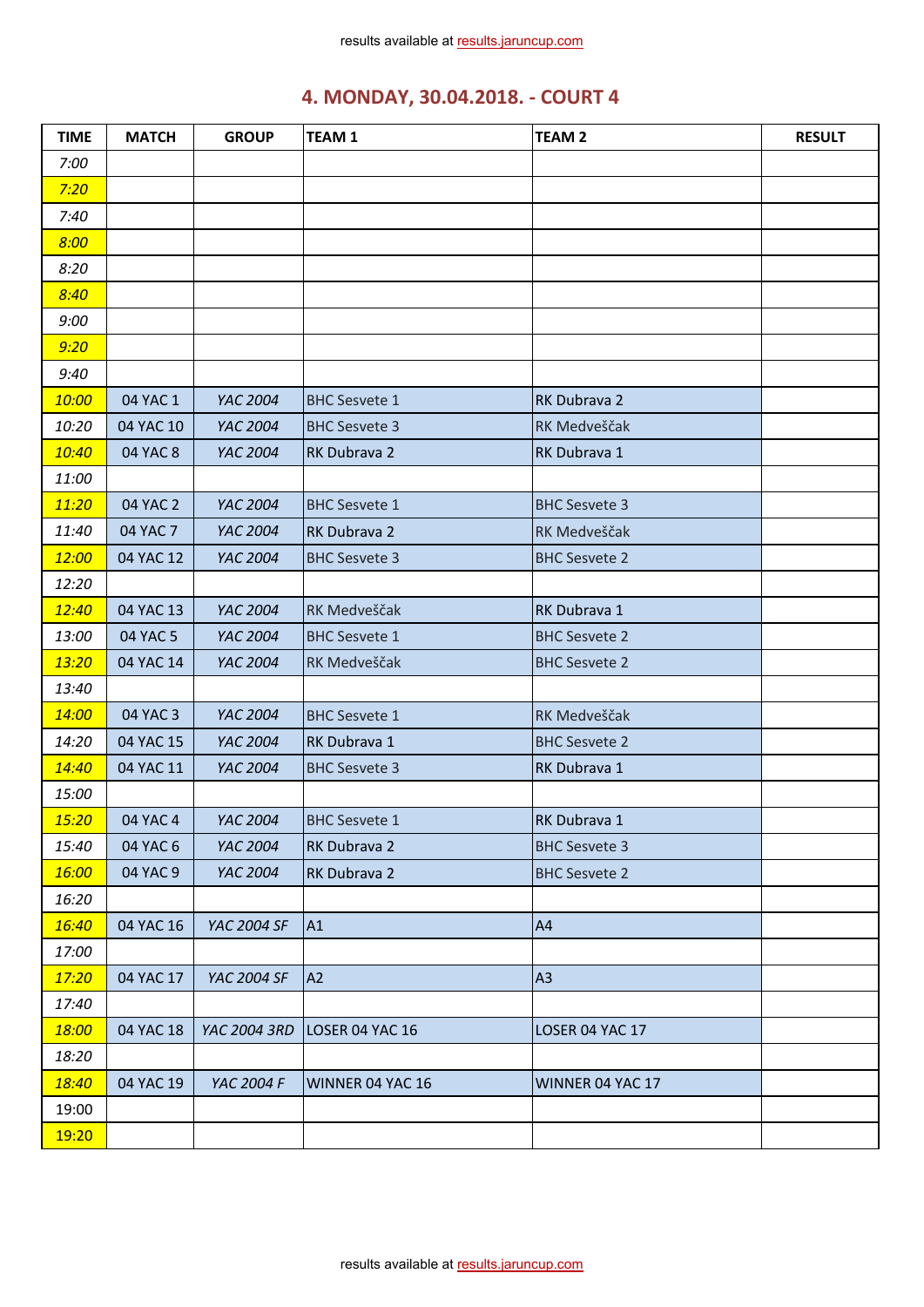# **5. TUESDAY, 01.05.2018. - COURT 1**

| <b>TIME</b> | <b>MATCH</b> | <b>GROUP</b>           | <b>TEAM1</b>       | <b>TEAM 2</b>           | <b>RESULT</b> |
|-------------|--------------|------------------------|--------------------|-------------------------|---------------|
| 7:00        |              |                        |                    |                         |               |
| 7:20        |              |                        |                    |                         |               |
| 7:40        |              |                        |                    |                         |               |
| 8:00        | W31          | QF                     | A1                 | <b>BHT Pyrki Poznan</b> |               |
| 8:20        |              |                        |                    |                         |               |
| 8:40        | W33          | QF                     | Beachqueens        | A3                      |               |
| 9:00        |              |                        |                    |                         |               |
| 9:20        | 00 YAC 24    | YAC 2000 SF            | CB Drugi kat       | WINNER 00 YAC 23        |               |
| 9:40        |              |                        |                    |                         |               |
| 10:00       | M50          | SF                     | WINNER (M44)       | WINNER (M45)            |               |
| 10:20       |              |                        |                    |                         |               |
| 10:40       | M51          | SF                     | WINNER (M46)       | WINNER (M47)            |               |
| 11:00       |              |                        |                    |                         |               |
| 11:20       | <b>W35</b>   | $\mathsf{S}\mathsf{F}$ | WINNER (W31)       | WINNER (W33)            |               |
| 11:40       |              |                        |                    |                         |               |
| 12:00       | W36          | SF                     | WINNER (W32)       | WINNER (W34)            |               |
| 12:20       |              |                        |                    |                         |               |
| 12:40       | M53          | 5TH                    | WINNER (M48)       | <b>WINNER M49</b>       |               |
| 13:00       |              |                        |                    |                         |               |
| 13:20       | W40          | 3RD                    | LOSER (W35)        | LOSER (W36)             |               |
| 13:40       |              |                        |                    |                         |               |
| 14:00       | 00 girls 14  | 2000 girls F           | Winner 00 girls 13 | Winner 00 girls 14      |               |
| 14:20       |              |                        |                    |                         |               |
| 14:40       | M54          | 3RD                    | LOSER (M50)        | LOSER (M51)             |               |
| 15:00       |              |                        |                    |                         |               |
| 15:20       | 00 YAC 27    | <b>YAC 2000 F</b>      | WINNER 00 YAC 24   | WINNER 00 YAC 25        |               |
| 15:40       |              |                        |                    |                         |               |
| 16:00       | W41          | $\sqrt{F}$             | WINNER (W35)       | WINNER (W36)            |               |
| 16:20       |              |                        |                    |                         |               |
| 16:40       | M55          | $\digamma$             | WINNER (M50)       | WINNER (M51)            |               |
| 17:00       |              |                        |                    |                         |               |
| 17:20       |              |                        | Awarding ceremony  |                         |               |
| 17:40       |              |                        |                    |                         |               |
| 18:00       |              |                        |                    |                         |               |
| 18:20       |              |                        |                    |                         |               |
| 18:40       |              |                        |                    |                         |               |
| 19:00       |              |                        |                    |                         |               |
| 19:20       |              |                        |                    |                         |               |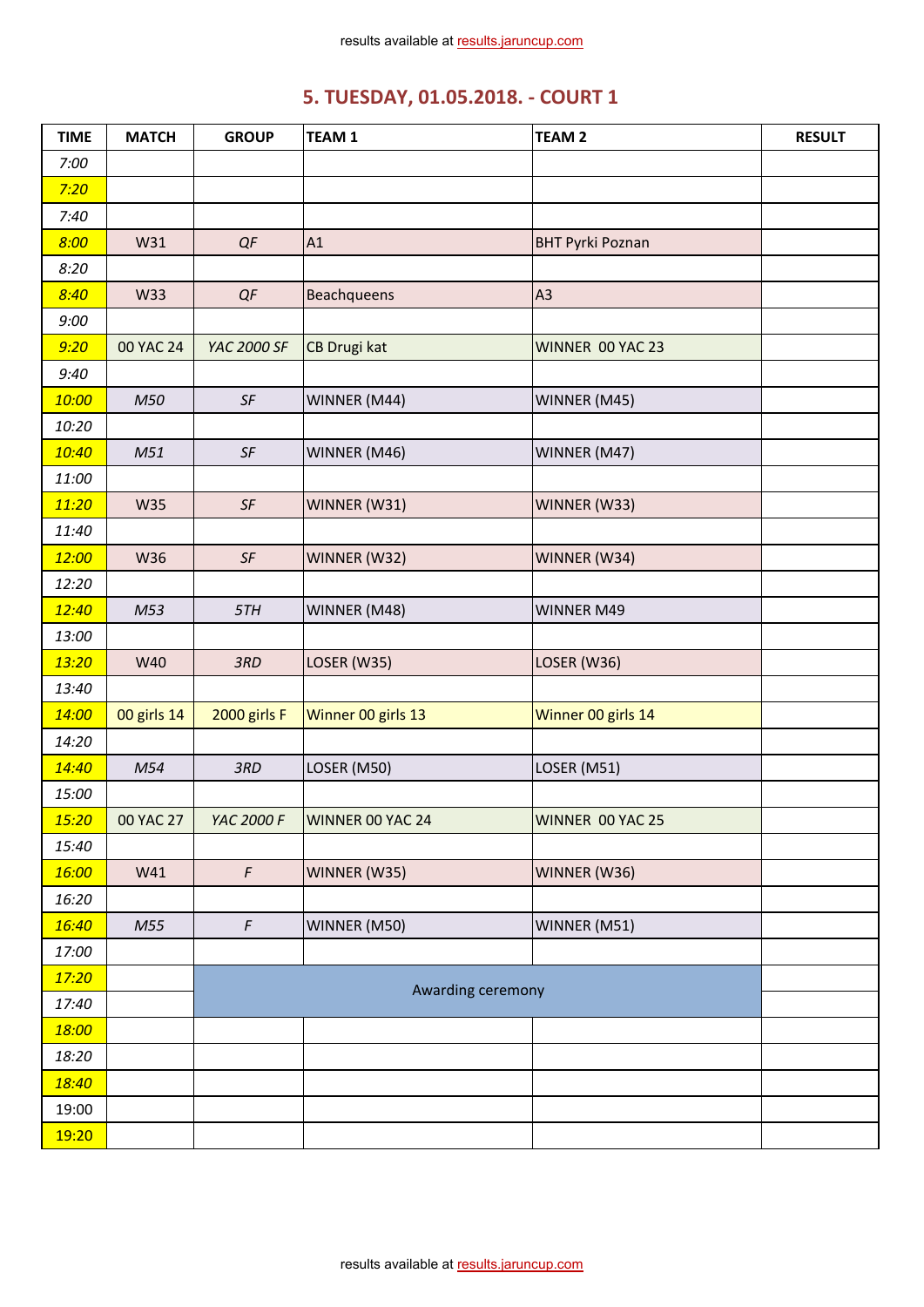# **5. TUESDAY, 01.05.2018. - COURT 2**

| <b>TIME</b> | <b>MATCH</b>    | <b>GROUP</b> | <b>TEAM1</b>                 | <b>TEAM 2</b>       | <b>RESULT</b> |
|-------------|-----------------|--------------|------------------------------|---------------------|---------------|
| 7:00        |                 |              |                              |                     |               |
| 7:20        |                 |              |                              |                     |               |
| 7:40        |                 |              |                              |                     |               |
| 8:00        | W32             | QF           | A2                           | <b>Goteborg BHC</b> |               |
| 8:20        |                 |              |                              |                     |               |
| 8:40        | W34             | QF           | <b>BHC 2areg</b>             | A4                  |               |
| 9:00        |                 |              |                              |                     |               |
| 9:20        | 00 YAC 25       | YAC 2000 SF  | Göteborg Beach handball club | WINNER 00 YAC 22    |               |
| 9:40        |                 |              |                              |                     |               |
| 10:00       | M48             | $5 - 8$      | LOSER (M44)                  | LOSER (M45)         |               |
| 10:20       |                 |              |                              |                     |               |
| 10:40       | M49             | $5 - 8$      | LOSER (M46)                  | LOSER (M47)         |               |
| 11:00       |                 |              |                              |                     |               |
| 11:20       | 00 YAC 26       | YAC 2000 3RD | LOSER 00 YAC 24              | LOSER 00 YAC 25     |               |
| 11:40       |                 |              |                              |                     |               |
| 12:00       | W37             | $5-8TH$      | LOSER (W31)                  | LOSER (W33)         |               |
| 12:20       |                 |              |                              |                     |               |
| 12:40       | <b>W38</b>      | $5-8TH$      | LOSER (W32)                  | LOSER (W34)         |               |
| 13:00       |                 |              |                              |                     |               |
| 13:20       | M52             | 7TH          | LOSER (M48)                  | LOSER (M49)         |               |
| 13:40       |                 |              |                              |                     |               |
| 14:00       | W39             | 5TH          | WINNER (W37)                 | WINNER (W38)        |               |
| 14:20       |                 |              |                              |                     |               |
| 14:40       | <b>10 YAC 1</b> | YAC 2010     | OŠ Julije Klović             | <b>RK Dubrava</b>   |               |
| 15:00       | <b>10 YAC 4</b> | YAC 2010     | <b>RK Dubrava</b>            | 3rd ranked 2008     |               |
| 15:20       | <b>10 YAC 6</b> | YAC 2010     | 3rd ranked 2008              | 4th ranked 2008     |               |
| 15:40       |                 |              |                              |                     |               |
| 16:00       | <b>10 YAC 3</b> | YAC 2010     | OŠ Julije Klović             | 4th ranked 2008     |               |
| 16:20       | <b>10 YAC 2</b> | YAC 2010     | OŠ Julije Klović             | 3rd ranked 2008     |               |
| 16:40       | <b>10 YAC 5</b> | YAC 2010     | <b>RK Dubrava</b>            | 4th ranked 2008     |               |
| 17:00       |                 |              |                              |                     |               |
| 17:20       |                 |              |                              |                     |               |
| 17:40       |                 |              |                              |                     |               |
| 18:00       |                 |              |                              |                     |               |
| 18:20       |                 |              |                              |                     |               |
| 18:40       |                 |              |                              |                     |               |
| 19:00       |                 |              |                              |                     |               |
| 19:20       |                 |              |                              |                     |               |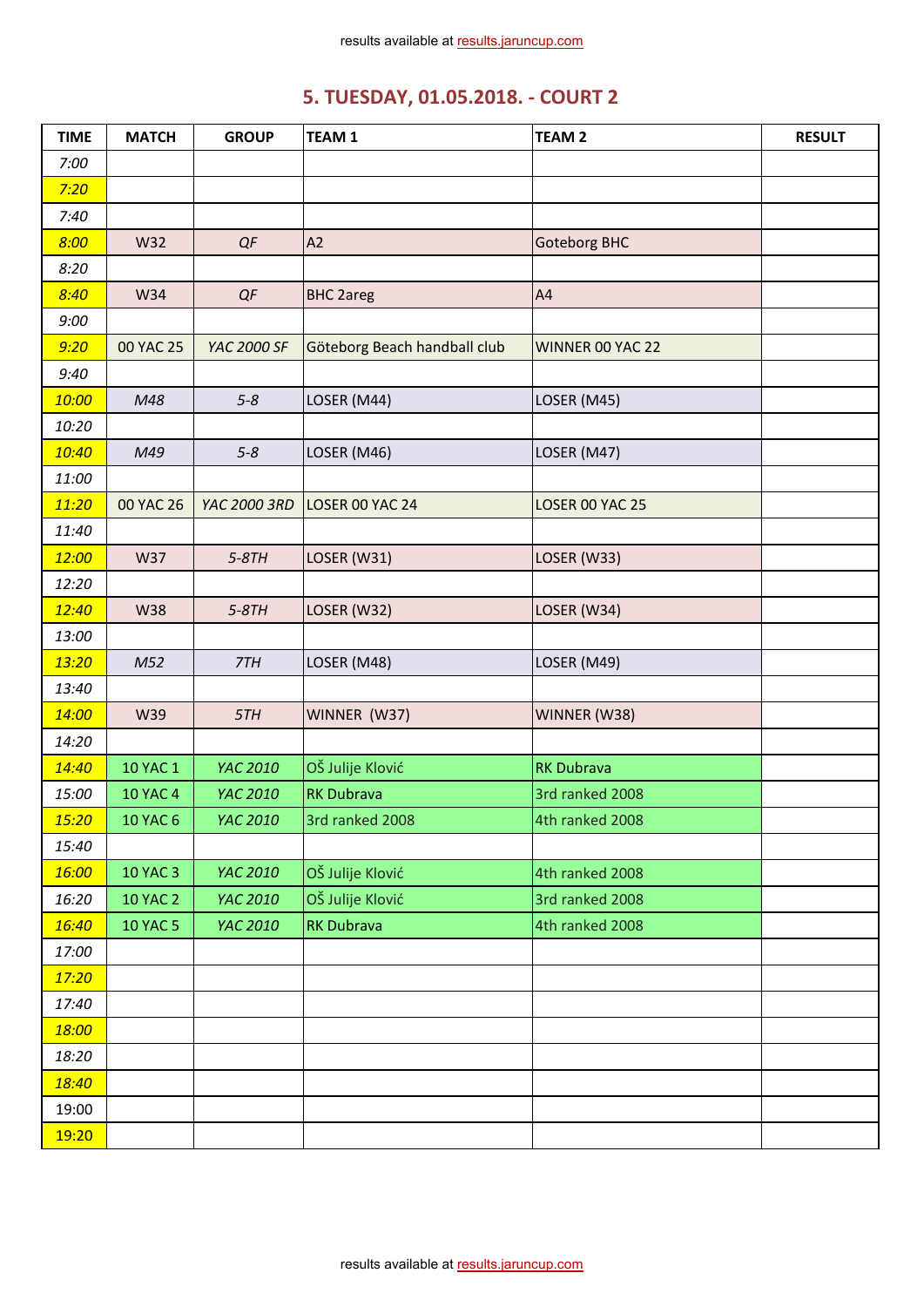# **5. TUESDAY, 01.05.2018. - COURT 3**

| <b>TIME</b> | <b>MATCH</b> | <b>GROUP</b> | <b>TEAM1</b>          | <b>TEAM 2</b>         | <b>RESULT</b> |
|-------------|--------------|--------------|-----------------------|-----------------------|---------------|
| 7:00        |              |              |                       |                       |               |
| 7:20        |              |              |                       |                       |               |
| 7:40        |              |              |                       |                       |               |
| 8:00        |              |              |                       |                       |               |
| 8:20        | 1 YAC 06     | YAC 2006 A   | <b>BHC Sesvete 1</b>  | RK Dubrava 2          |               |
| 8:40        | 7 YAC 06     | YAC 2006 B   | <b>BHC Sesvete 2</b>  | RK Dubrava 1          |               |
| 9:00        | 6 YAC 06     | YAC 2006 A   | RK Maksimir Pastela 1 | Libra Tehničar        |               |
| 9:20        | 16 YAC 06    | YAC 2006 B   | RK Maksimir Pastela 3 | <b>BHC Sesvete 3</b>  |               |
| 9:40        |              |              |                       |                       |               |
| 10:00       | 8 YAC 06     | YAC 2006 B   | <b>BHC Sesvete 2</b>  | RK Maksimir Pastela 2 |               |
| 10:20       | 12 YAC 06    | YAC 2006 B   | RK Dubrava 1          | RK Maksimir Pastela 3 |               |
| 10:40       | 5 YAC 06     | YAC 2006 A   | RK Dubrava 2          | Libra Tehničar        |               |
| 11:00       | 10 YAC 06    | YAC 2006 B   | <b>BHC Sesvete 2</b>  | <b>BHC Sesvete 3</b>  |               |
| 11:20       |              |              |                       |                       |               |
| 11:40       | 13 YAC 06    | YAC 2006 B   | RK Dubrava 1          | <b>BHC Sesvete 3</b>  |               |
| 12:00       | 14 YAC 06    | YAC 2006 B   | RK Maksimir Pastela 2 | RK Maksimir Pastela 3 |               |
| 12:20       | 2 YAC 06     | YAC 2006 A   | <b>BHC Sesvete 1</b>  | RK Maksimir Pastela 1 |               |
| 12:40       | 9 YAC 06     | YAC 2006 B   | <b>BHC Sesvete 2</b>  | RK Maksimir Pastela 3 |               |
| 13:00       |              |              |                       |                       |               |
| 13:20       | 3 YAC 06     | YAC 2006 A   | <b>BHC Sesvete 1</b>  | Libra Tehničar        |               |
| 13:40       | 4 YAC 06     | YAC 2006 A   | RK Dubrava 2          | RK Maksimir Pastela 1 |               |
| 14:00       | 11 YAC 06    | YAC 2006 B   | RK Dubrava 1          | RK Maksimir Pastela 2 |               |
| 14:20       | 15 YAC 06    | YAC 2006 B   | RK Maksimir Pastela 2 | <b>BHC Sesvete 3</b>  |               |
| 14:40       |              |              |                       |                       |               |
| 15:00       | 17 YAC 06    | YAC 2006 SF  | A1                    | <b>B2</b>             |               |
| 15:20       | 18 YAC 06    | YAC 2006 SF  | <b>B1</b>             | A2                    |               |
| 15:40       | 19 YAC 06    | YAC 2006 3RD | LOSER 17 YAC 06       | LOSER 18 YAC 06       |               |
| 16:00       | 20 YAC 06    | YAC 2006 F   | WINNER 17 YAC 06      | WINNER 18 YAC 06      |               |
| 16:20       |              |              |                       |                       |               |
| 16:40       |              |              |                       |                       |               |
| 17:00       |              |              |                       |                       |               |
| 17:20       |              |              |                       |                       |               |
| 17:40       |              |              |                       |                       |               |
| 18:00       |              |              |                       |                       |               |
| 18:20       |              |              |                       |                       |               |
| 18:40       |              |              |                       |                       |               |
| 19:00       |              |              |                       |                       |               |
| 19:20       |              |              |                       |                       |               |